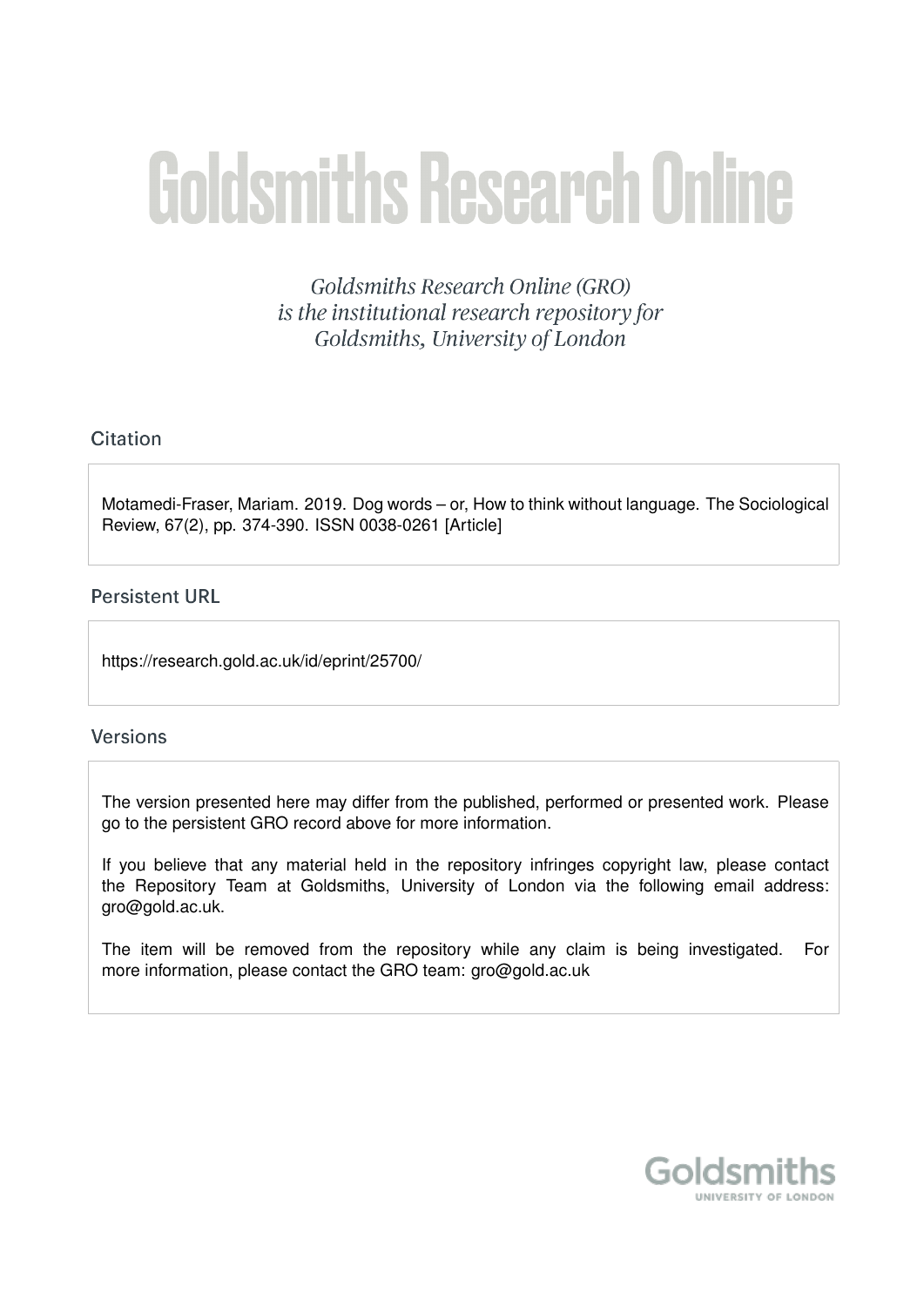# **DOG WORDS ~ OR, HOW TO THINK WITHOUT LANGUAGE**

# **Mariam Motamedi Fraser**

# **ABSTRACT**

This paper is situated in the context of debates about animals and language, and animal-human relations. It is also informed by the argument that words are neither the exclusive property of language (Motamedi Fraser 2015), nor the exclusive property of humans. The paper illustrates this point by exploring how some companion dogs make 'dog words' with their bodies and, further, how they are able/can be enabled to transform the meanings of these words by inventing and/or participating in word encounters. In the spirit of Lev Vygotsky, the paper argues that such encounters are a way of thinking with words in 'complexes.' Through a series of concrete examples, the paper shows how intimacy is integral to this thinking, in its every dimension. The ethically optimistic dimension of this analysis, however, simultaneously draws attention to how fragile are the relations between dogs, humans, and words, and how proximate intimacy is to 'other kinds of relations.' With this in mind, the paper addresses three 'other kinds of relations' that potentially limit animal-human 'talking' and thinking: scientific behaviourism, speciesism, and 'languagism.'

## **KEY WORDS**

companion dogs, Vicki Hearne, word encounters, ethics, behaviourism, speciesism, languagism.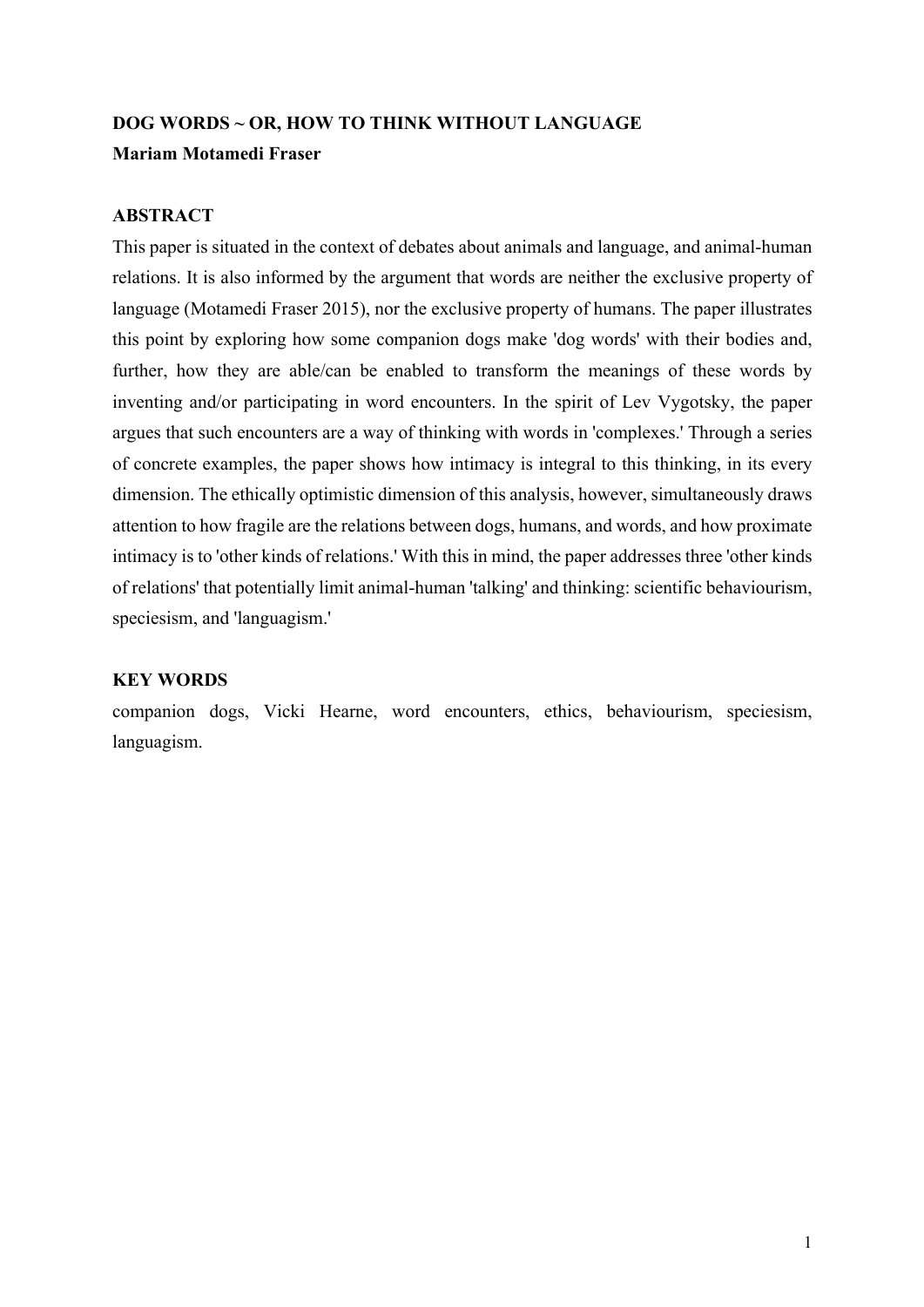# **DOG WORDS OR, HOW TO THINK WITHOUT LANGUAGE Mariam Motamedi Fraser**

# Sit!

#### Fetch!

#### Sit-Fridge!

How does one establish intimacy with a domesticated dog (*canis familiaris*)? The vast contemporary literature on companion dogs and their 'guardians'/handlers in north European and North American societies tends to focus on how emotional and affective relations are generated through social and material practices (such as the intimacy of living together in the same household, often for many years), bidirectional physical care and support for one another, and, especially in the light of recent research on the co-evolution of dogs and humans, shared neurophysiological mechanisms, such as the release of oxytocin (also known as the 'cuddle chemical' and the 'hug hormone') by way of gazing and stroking, which reduces stress and may enhance human-canine 'affiliative behaviours' (Uvnäs-Moberg et al. 2015). The striking absence of words in most of these accounts (excluding the much broadcast health benefits, to humans, of monologuing at your dog), finds a curious resonance with the 'turn to animals' in the social sciences and humanities, which Kari Weil proposes could also be described as a 'counter-linguistic turn' (Weil 2012: 11).

Curious, because scholars who work on/with animals are often much preoccupied by language. Necessarily so, for language has long been the vehicle, especially in western philosophy, through which animals are denied 'the right and power to "respond,"' and, hence, 'many other things that would be the property of man' (Derrida 2002: 400). By way of a counter to such claims of human exceptionalism, researchers have developed theories of communication that seek to dislodge the apparently privileged relation between humans and language. With regards to humans, for example, theorists continue to interrogate those aspects of language that once secured the autonomous, self-reflexive, self-governing subject (the humanist subject) on which human exceptionalism mostly rests, and to develop challenging accounts of communication that bridge and/or complicate the boundaries between animals and humans (e.g. Wolfe 2003). With regards to animals, researchers have shown how the evolution of language is linked to activities such as 'territory mapping, spatial navigation, and foraging' (Haraway in Wolfe 2010: 41), or how all life is semiotic – representational, but not necessarily linguistic (Kohn 2013).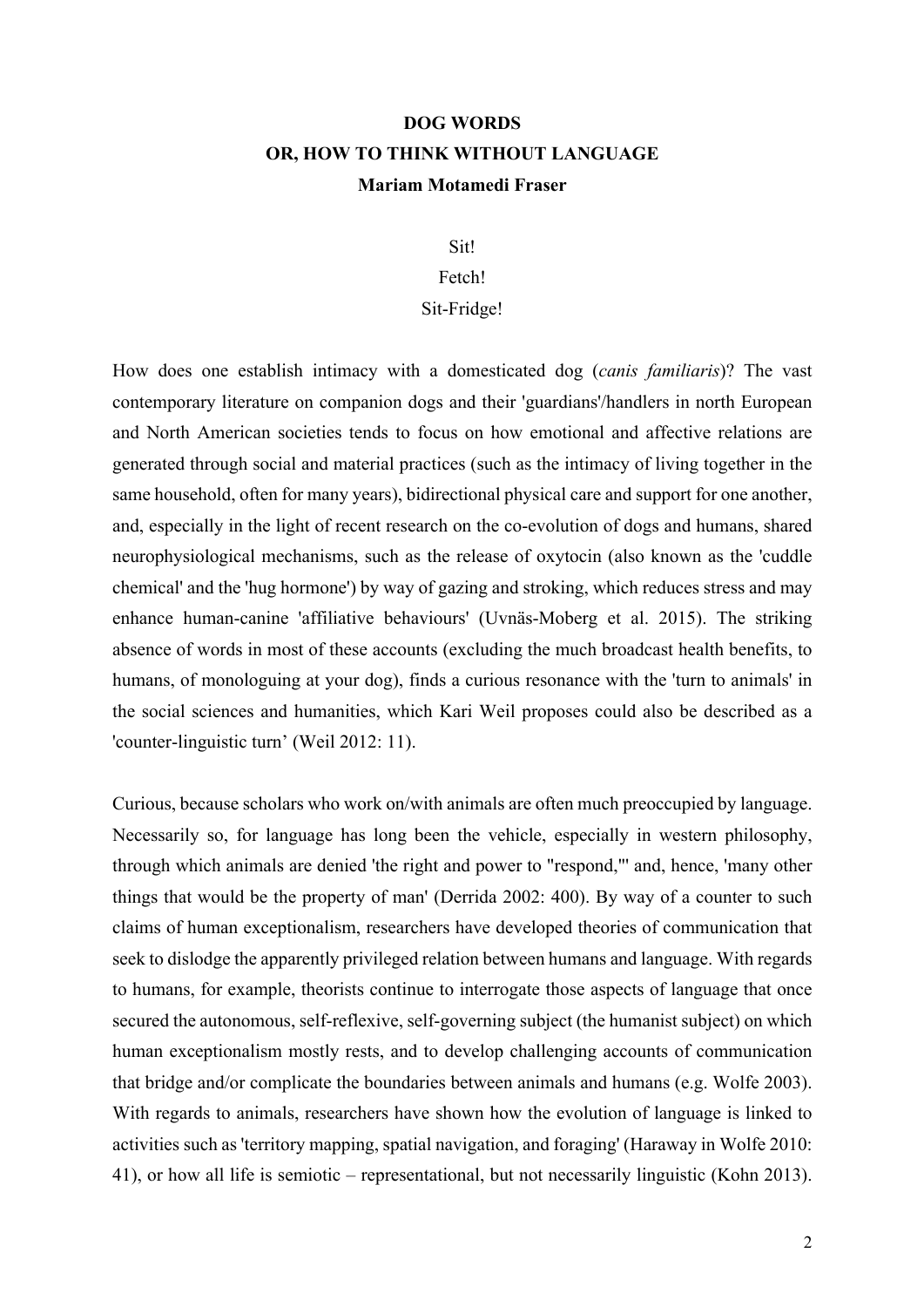Today, even Noam Chomsky will admit that language in its narrowest sense – that is, 'the recursive ability to "generate an infinite range of expressions from a finite set of elements"' (Wolfe 2010: 41, references omitted) – cannot be considered a solely human capacity.

In this paper, I too seek to engage with the question of animals, humans, and language. I do so, however, from a different and more concrete angle. I foreground this issue of concreteness because, while I am sympathetic to the debates described above and share their agenda, I am struck by the level of their abstraction - which can on occasion lead, I think, to a neglect of the rich and varied ways that words are deployed in practice by both humans and some animals. Here, therefore, I will be asking not after the conceptual dimension of language, but the pragmatic use of words; not after shared linguistic operations, but on-goingly negotiated meanings; not after obedience (or compliance, as trainers more often describe it today), but specific modes of existence (Despret 2008). I will be exploring these issues in relation to three dogs – Bandit, Salty, and Monk – and the particular dog words they use, in particular situations. In each case, it will be not their referential understanding *of* words that will be of interest, but their intimate relations *with* them. In short, I will be concerned less with whether a dog 'understands' a word (in the way, say, that his owner does), and more with what a dog in an intimate relation with a word can *do*.

Intimate relations with words is another way of describing what I have, elsewhere, called nonlinguistic word relations. I argued in *Word* (Motamedi Fraser 2015) that although words are ubiquitous, *relations* with words are mostly rather narrowly confined (unsurprisingly) to language. And yet, while it is true that words are recognized as such *through* language, their force is not always defined *by* it. Close attention to 'words themselves' reveals that histories and theories of words and language are often divergent, and that words can flourish in many complexly non-discursive assemblages. In *Word,* I developed an account of the bodily, sensory, affective and non-conscious relations – the intimate relations - that some humans have with words, as these are shaped by the sound, feel, touch, taste, place, position, speed, and direction of them. In this regard the analysis in *Word* could be understood to be oriented by a question posed by Lauren Berlant in the introduction to her special issue of Critical Inquiry on intimacy. 'What happens,' Berlant asks, 'to the energy of attachment when it has no designated place? To the glances, gestures, encounters, collaborations, or fantasies that have no canon?' (Berlant 1998: 285). *Word* was an attempt to think through the 'energy of attachment' to words, outside the canon of language.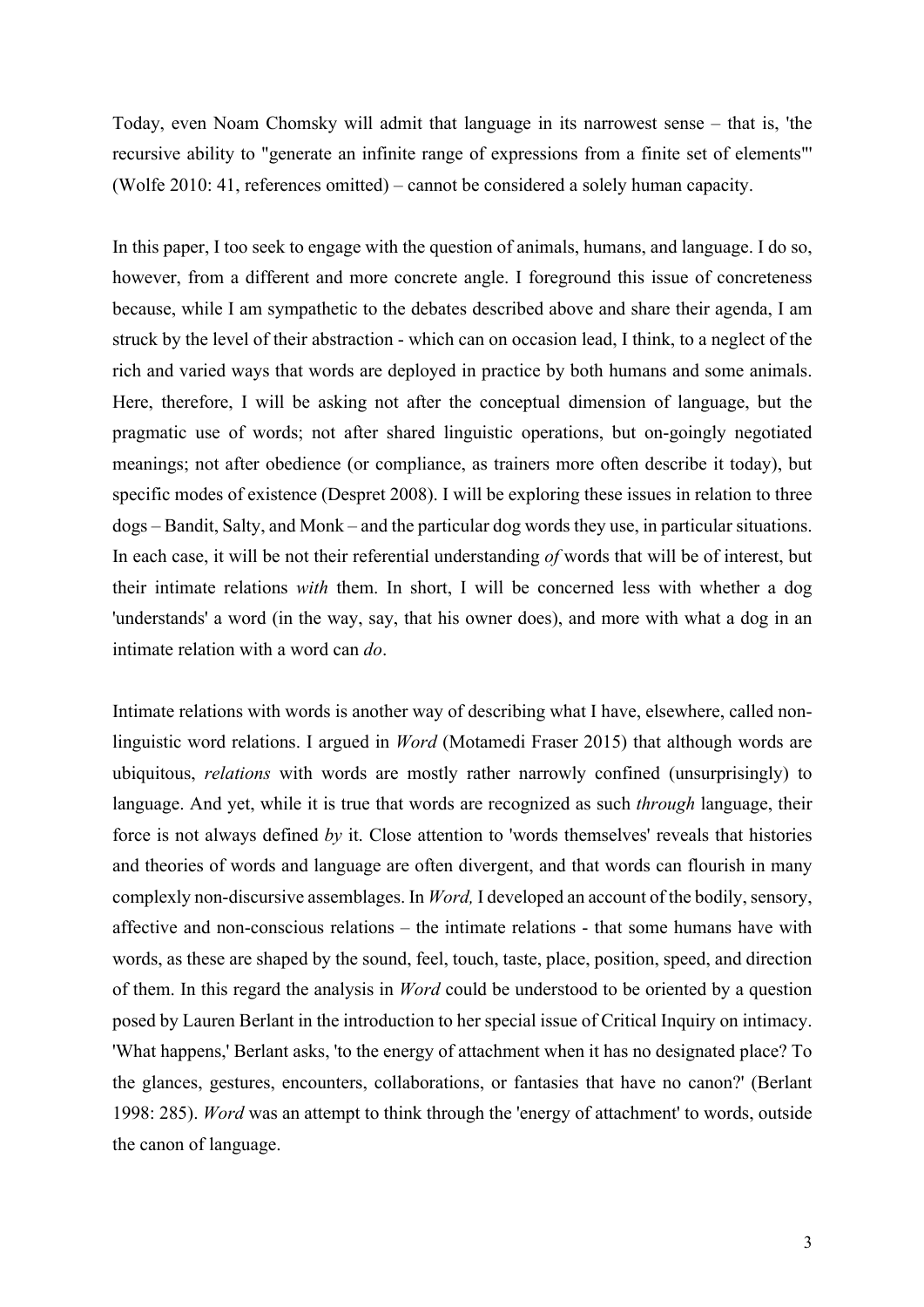In this paper I extend the argument that words can generate meaning without first passing through language, and that words can forge and are forged through intimate relations, to dogs. I want to suggest that some companion dogs make 'dog words' with their bodies and, further, that they are able/can be enabled to bend and transform the meanings of these words through specific word encounters. I will explore this notion of 'word encounters,' and its implications for debates about animals and language, by posing a contrast between Vicki Hearne's understanding of dog gestures (which are ultimately linguistic) and my understanding of dog words (which are not). Although I will be drawing on other theorists also, who address either human or conspecific communication exclusively, my own argument is confined to companion dog-human communications.

Intimate entanglements are woven into this account in several ways. First, some companion dogs – arguably many such dogs - have intimate relationships with words, by which I mean they know how to make and use them. This is how it comes about, second, that words, dogs and humans can become entangled in word encounters that are themselves a locus for the establishment of intimate relations between dogs and humans. Finally, word encounters are also sites for experimentation, where a dog is able/enabled to create new meanings for words by bringing together potentially diverse, but nevertheless intimately familiar, resources in novel combinations. Concreteness, specificity, non-discursivity, intimacy: these are the tools that I will use to argue that words are neither the exclusive property of humans, nor are they the exclusive property of language.

In addition, where Cary Wolfe seeks to disarticulate 'the category of language and the category of species' (Wolfe 2003: 38), my parallel goal is to disarticulate language and thinking. Dogs, I suggest, do not use words unthinkingly; on the contrary, words can be a part of what enables a dog to think. I am not proposing that using words is the only or even the primary way that dogs think. It is, however, an arguably especially significant method by which dogs invent the opportunity to shape the worlds they share with humans, and through which, moreover, dogs and humans can think together. Herein lies the ethical significance of these relations: when intimacies with words are enabled to flourish, a dog can use words not only 'to control, or at least influence, his [or her] environment' (Despret 2008: 125) but also to resist the invitation to be confirmed as 'stupid' (Despret 2015). Nevertheless, the ethically optimistic dimension of this analysis – '[i]ntimacy was supposed to be about optimism, remember?' (Berlant 1998: 288) – simultaneously draws attention to how fragile intimate relations between dogs, humans and words are, and how proximate they are to (or 'haunted' or 'threatened' by, Berlant writes) 'other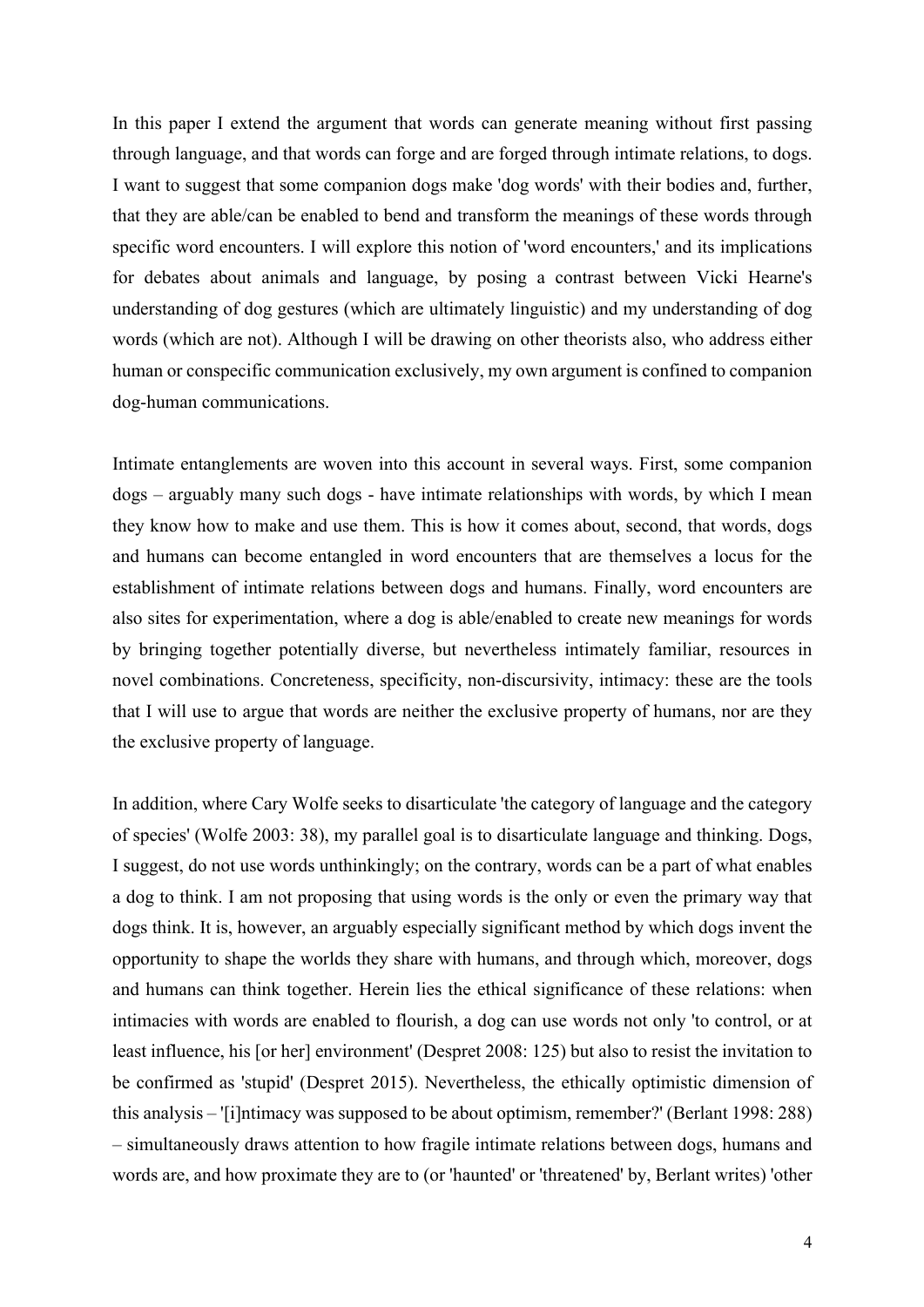kinds of relations' (Berlant 1998: 282).<sup>1</sup> 'Other kinds of relations,' here, point most obviously to scientific behaviourism and speciesism, which I will address in the penultimate section of this paper, and to what I will call 'languagism,' which is the subject of the conclusion.

## PLAY BITES AND PARADOX

1

I begin with a brief account of Gregory Bateson's analysis of monkey play, and Cary Wolfe's critique of it. This serves as an introduction to what is at stake in some of the debates about animals and communication, and also highlights some of the tensions that are generated by the demand that communication be simultaneously abstract and specific.

In his chapter on play and fantasy, Bateson argues that play can only occur successfully (i.e. will not degenerate into combat) if the animals in question are 'capable of some degree of metacommunication, i.e., of exchanging signals which would carry the message "this is play."' (Bateson 1987: 185). Following his observation, during a visit to a zoo, of monkeys at play, Bateson proposes that 'the playful nip denotes the bite, but does not denote that which would be denoted by the bite' (Bateson 1987: 189). The message 'this is play' is denotative insofar as it bears propositional content - it may be confirmed or denied, believed or not, considered true or false. In this regard it is distinguished from 'the rules and contingencies of relationship' (Bateson 1987: 371) and, as such, represents an 'important step in the evolution of communication' (Bateson 1987: 186). In relationship, Bateson writes:

Always the relata are perceptibly present to illustrate the discourse, and always the discourse is iconic in the sense of being composed of part actions ('intention movements') which mention the whole action which is being mentioned. Even when the cat asks you for milk, she cannot mention the object which she wants (unless it be perceptibly present). She says, 'Mama, mama,' and you are supposed from this invocation of dependency to guess that it is milk that she requires (Bateson 1987: 150- 151).

<sup>&</sup>lt;sup>1</sup> Berlant contrasts intimate relations to 'other kinds of relations.' Please see, however, articles in this volume which show how 'other kinds of relations' - violent, pathogenic and parasitic in Giraud et al's chapter for example, and scientific as well as local relations in Friese's chapter – may also be characterised by intimacy.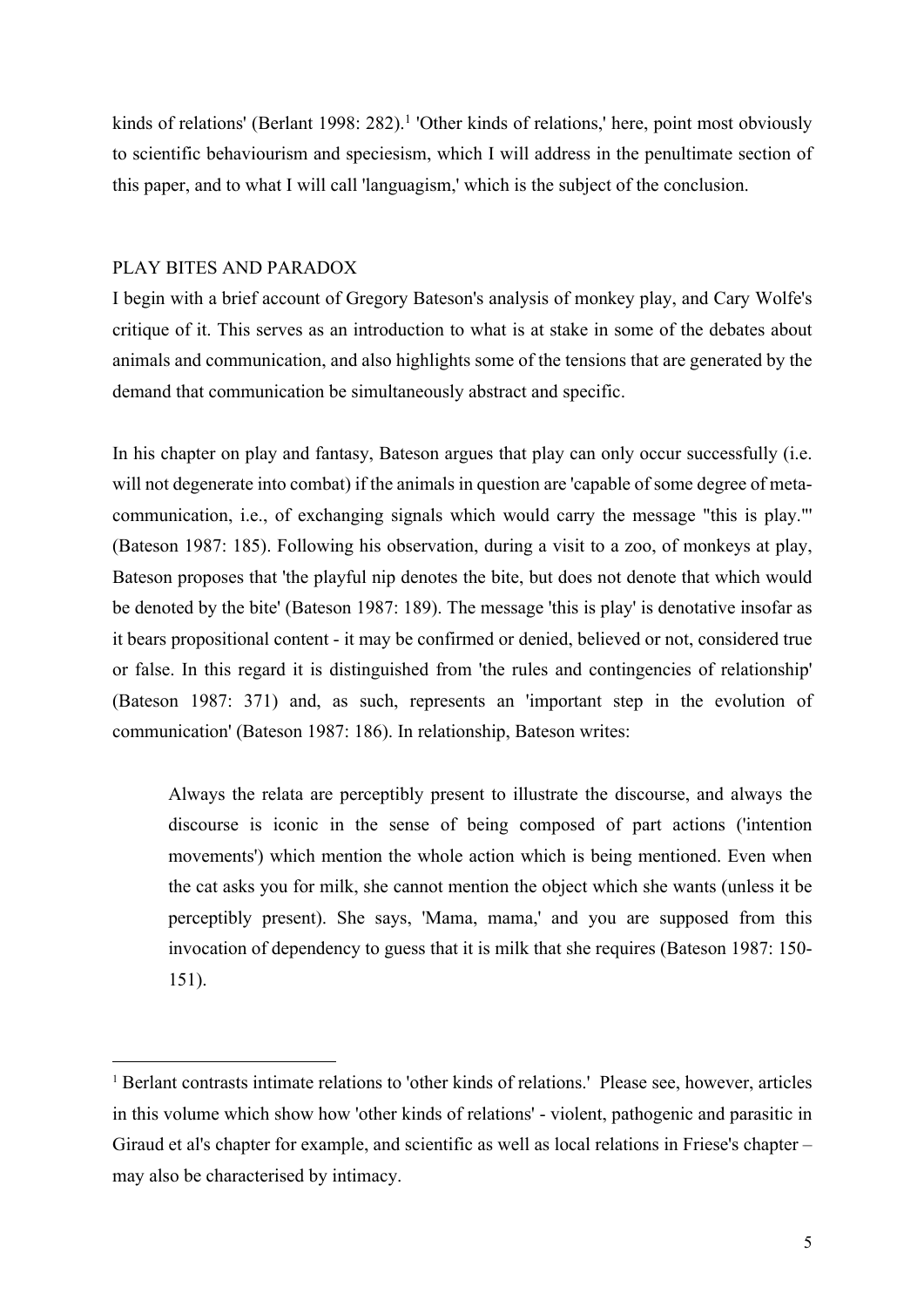The cat's mewing instantiates dependency. The play bite by contrast, despite – in Bateson's view - its iconic resemblance to the non-play bite, does not instantiate a combative, non-play, relationship. The monkeys' perceived ability to generate and recognise denotative signs – intentional biting movements that do not map on to actual biting intentions - is significant for Bateson because it suggests that playing monkeys are able to understand and manipulate a metacommunicative frame (Wolfe 2003:41). Indeed Bateson argues that paradox is critical to the success of monkey play:

Paradox is doubly present in the signals which are exchanged within the context of play, fantasy, threat, etc. Not only does the playful nip not denote what would be denoted by the bite for which it stands but, in addition, the bite itself is fictional. Not only do the playing animals not quite mean what they are saying but, also, they are usually communicating about something which does not exist (Bateson 1987: 188).

The 'discovery' that 'signals are signals' – or rather, that they are '*only* signals, which can be trusted, distrusted, falsified, denied, amplified, corrected, and so forth' - gives rise to 'all the complexities of empathy, identification, projection' (Bateson 1987: 184, my emphasis), as well as the complexities of deceit. Language – by which Bateson means the language of not only of humans but also, for example, of bees - follows from this: from 'the possibility of communicating at [a] multiplicity of levels of abstraction' (Bateson 1987: 184).

The argument is both exhilarating and troublesome. Exhilarating, because Bateson considers animal play not in terms of its function as a behaviour, which is how play is often (narrowly) conceived in animal research, but as an illustration of social and cognitive skill, which is the kind of interpretation more commonly reserved for humans. It is troubling however because – and this is Cary Wolfe's concern (with which I am sympathetic) - Bateson's analysis 'remains tied to an essentially representationalist frame' (Wolfe 2003: 43). To take just one example: Wolfe argues that Bateson is committed to an essentially 'objective' view of the world in which animals 'internalize the environment in the form of "representations" or even "information,"' and that they do so more or less accurately, depending on 'the sophistication of their filtering mechanisms' (Wolfe 2003: 43). Bateson, in short, 'continues to believe in "objective" or "correct" interpretations of heterophenomenological observations' (Wolfe 2003: 43). One might ask, in view of this critique, whether Bateson's *visual* 'filtering mechanisms,' which implicitly undergird his identification of both a resemblance and a difference between play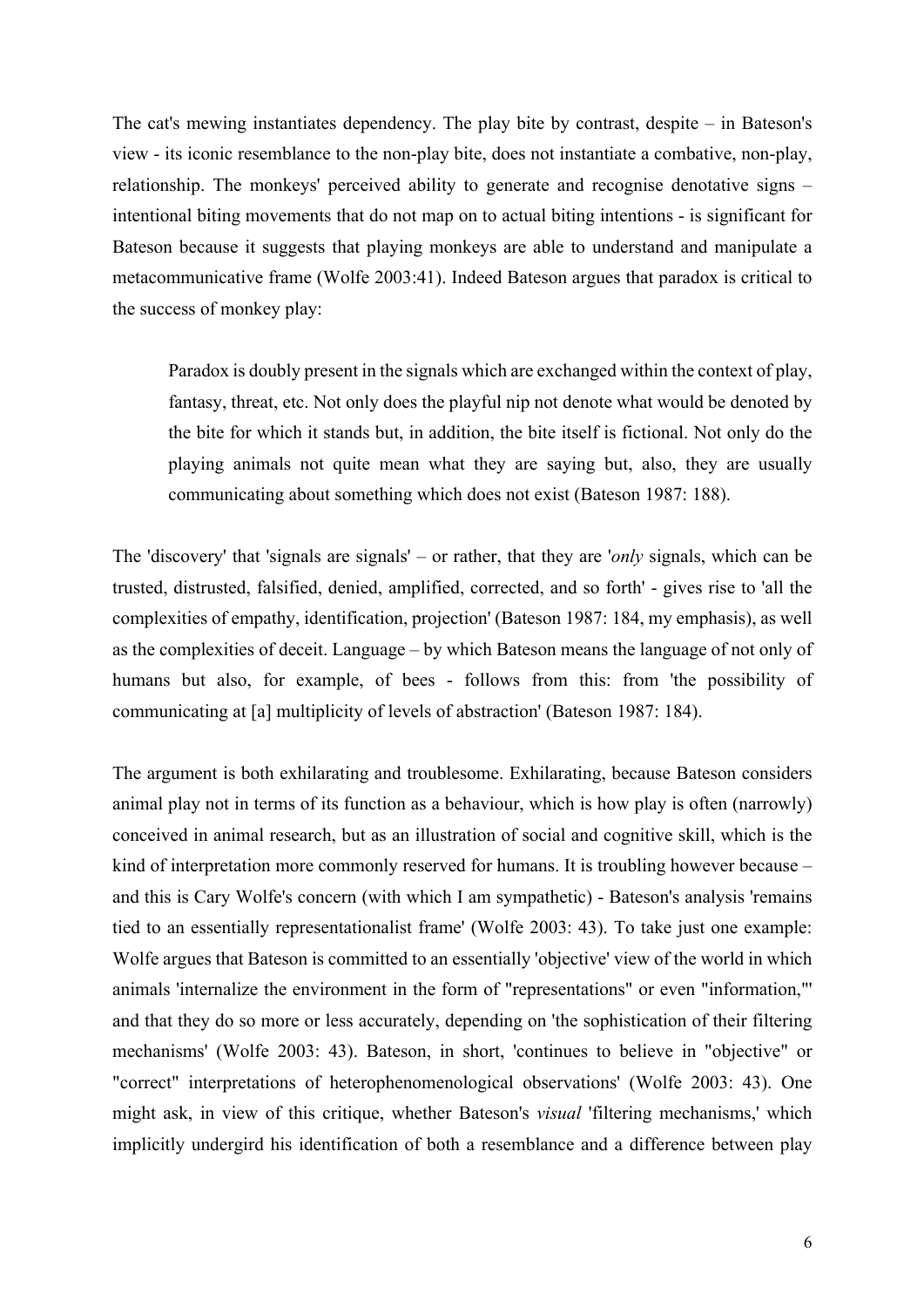bites and a non-play bites, is necessarily all there is to it (or is more than there is to it), as far as a monkey is concerned.2

Although many of the debates that have followed from Bateson's analysis of play are preoccupied with the issue of representation, Wolfe notes that, '[f]or Bateson … it may be that "the great new thing" in the evolution of human language is not "the discovery of abstraction or generalization, but the discovery of how to be specific about something other than relationship" – to be denotative about actions and objects, for example' (Wolfe 2003: 40, references omitted). Herein lies my own difficulty with Bateson's analysis: it implies that, unless 'being specific' is rendered flexible by some meta-communicative, usually linguistic, operation such as denotation (which allows for a message to be possibly about play or possibly about combat or possibly undecided), it *must* be narrowly fixed by way of relationship. But surely there are other ways of being specific? Over the following two sections I will argue that the way dogs use words, in non-linguistic word encounters, allows for both specificity *and*  flexibility, concreteness *and* elasticity. This analysis is intended to ease somewhat the broader polarization of this debate, in which either animals have a meta-communicative relation to the world or they have no access to sophisticated communication at all. I will explicate this point first, with reference to the use that a dog called Bandit makes of the word 'Sit,' and then illustrate it with an analysis of the use that a dog called Salty makes of the word 'Fetch!' For the sake of clarity, I will also refer to my own dog Monk's use of Sit-Fridge! by way of further example.

#### DOG GESTURES

1

For the rest of this article I will be drawing on Vicki Hearne's book best-known book *Adam's Task* (2007a) and her less-cited *Bandit* (2007b). Hearne, who received an award in 1992 for outstanding literary achievement from the American Academy of Arts and Letters, was an animal trainer, philosopher, poet and novelist. Her books are often referenced in studies of animals (see for example Haraway 2008; Patton 2003; Weil 2012) where she is seemingly much respected, while at the same time often accused of anthropomorphism and, especially when it comes to the subject of animal rights, of humanism (Wolfe 2003: 1-11). With regards to her dog work, Hearne was schooled by the controversial William Koehler, and both used

<sup>2</sup> Visual likeness would almost certainly be incomprehensible as the foundation for an explanation of dog bites, which are understood by dogs, according to Hearne, not by how they *look* but by what they *are* (Hearne 2007b: 229).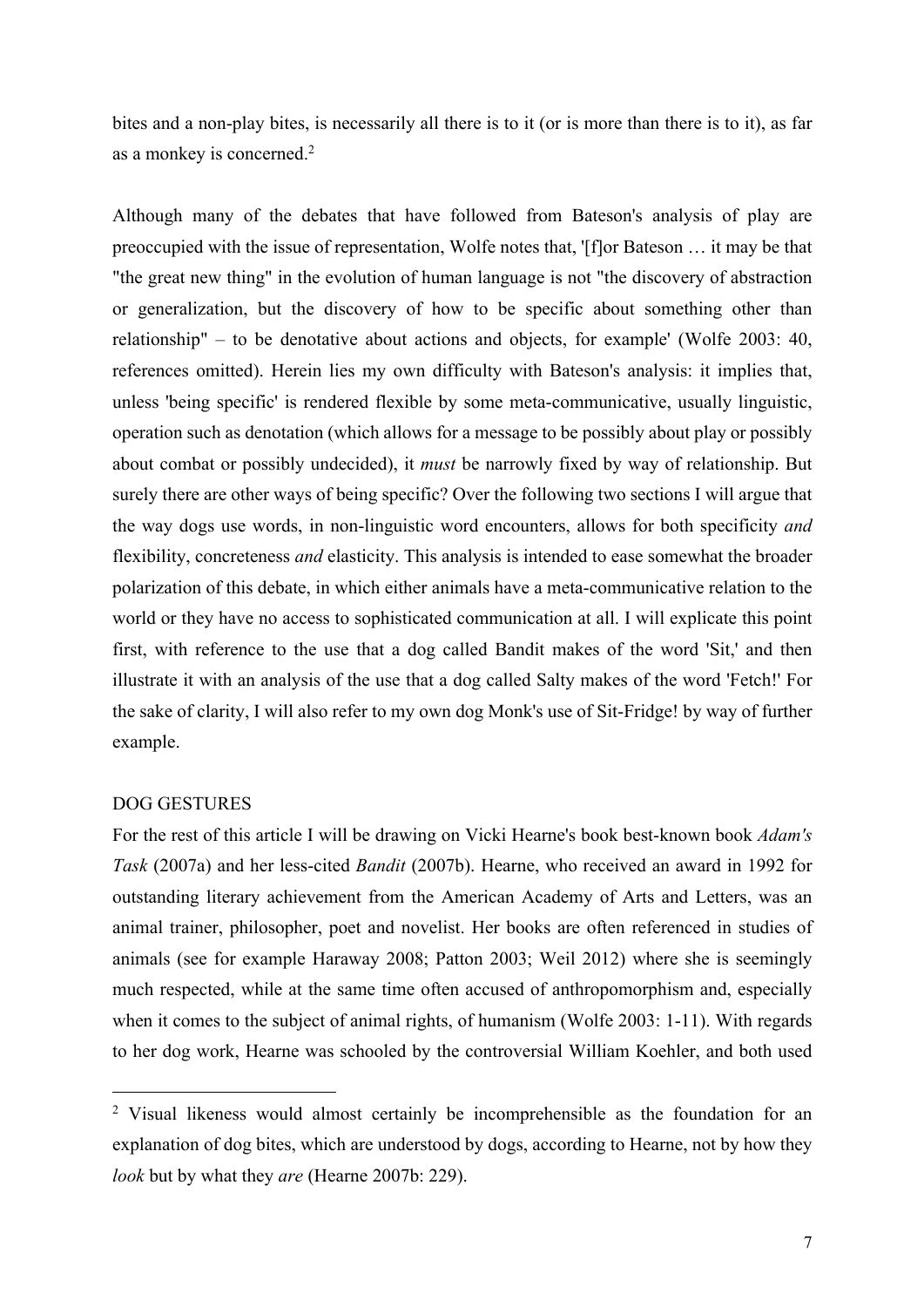'training' techniques and tools (such as choke collars, tabs, bats, light lines and throw chains) that, today, are rightly condemned by animal trainers and behaviourists. Hearne's positions in all these areas have unfortunately, as Carol Adams notes, been 'left fixed by her death' (Adams 2006: 125) in 2001, at the age of 55. Hearne's training philosophy is nearly always read through the lens of language, and justifiably so. She was especially influenced by Ludwig Wittgenstein and Stanley Cavell, and writes about training as though it were a grammar: 'Whenever I say, "Bandit, Sit!" you have to assume this formal posture. If you sit crookedly, or ahead of me, or only after a few moments of continuing to study the robin, that is ungrammatical' (Hearne 2007b: 77).

For Hearne, as for Donna Haraway, training is one way to try to establish relationships – albeit unequal relationships - with animals (Weil 2012: 59). Training gives animals 'tokens' (Hearne 2007b: 69) through which, if the handler is any good, they are enabled to have their 'say.' There are no guarantees, however, that the 'new world' (Hearne 2007b: 70) that a new vocabulary inaugurates will not itself turn out to be impoverishing. ("'I didn't think it would turn out this way,"' Berlant writes, 'is the secret epitaph of intimacy' [Berlant 1998: 281]). The following extract will serve as an example, and also introduces Hearne's conception of 'sitting' as a 'family of gestures.' She writes:

Diminishment is a thing that can be learned, a thing dogs can learn in relationship to people, and learn it as we do through new vocabulary words when the new words displace instead of learning to dance with the old ones, or the old versions of themselves. When you teach a dog to sit through dominance, or through so-called positive rewards, such as biscuits, you diminish his world by reducing the complex of meanings that the family of gestures we call 'sitting' can have to the impoverished meanings, referents, and emotions at work in phony (human) games of 'pack leader,' or worse, far worse, you strip the gesture of any possible referent beyond 'dog biscuit' (Hearne 2007b: 71).

The rights or wrongs of Hearne's training methods are not under discussion here. What is of (ethical) note is Hearne's assertion that the diminishment of the gesture 'sit' is a diminishment of the dog: it turns the dog into a sitting-machine. As I understand it, the binding of the gesture sitting to a biscuit means that the biscuit becomes its sole association or connection. 'Sit'  $=$ biscuit. Not only, when taught in this minifying way, is the gesture yoked (from the dog's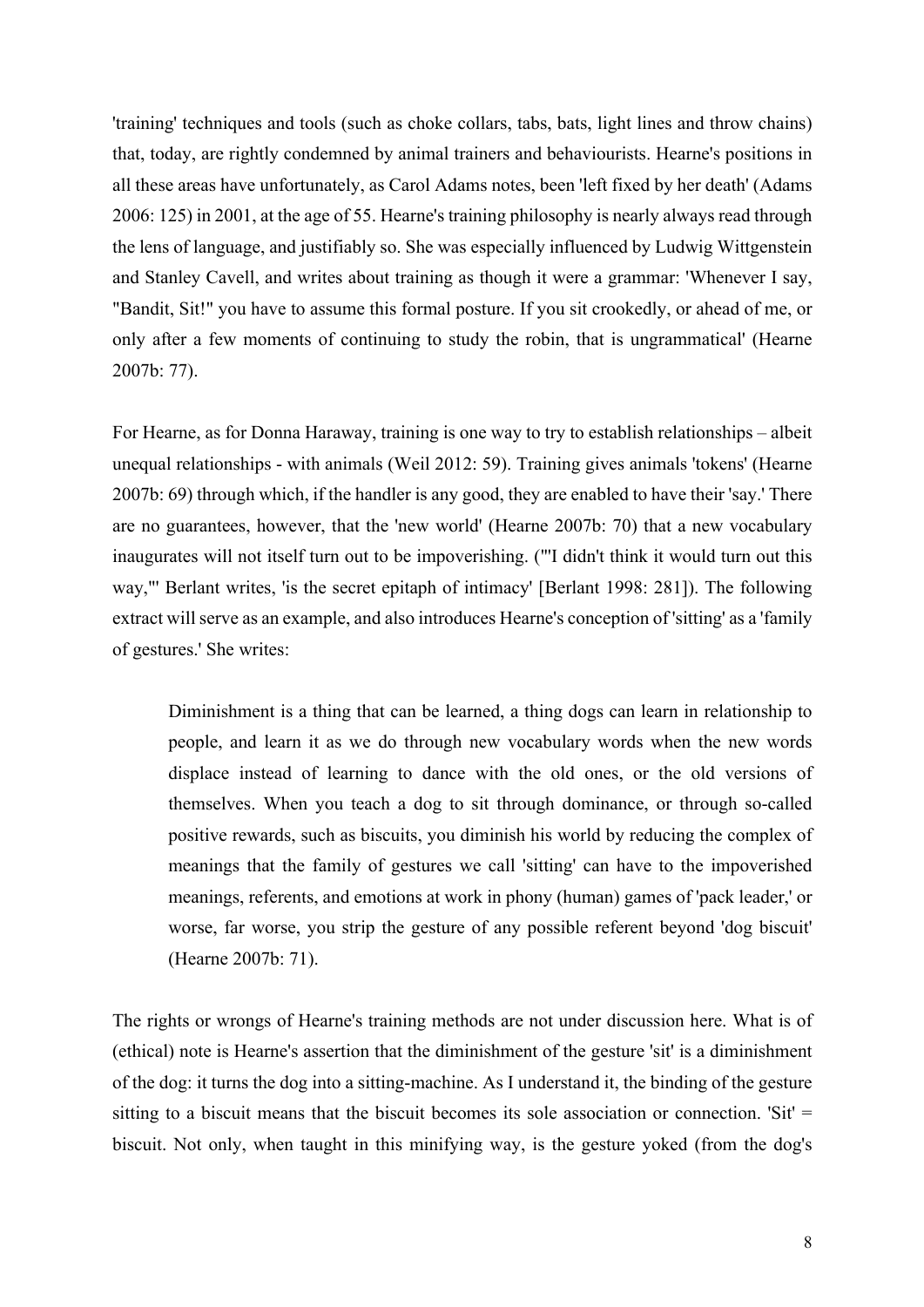perspective) to a single outcome (a food reward), it is also reduced to nothing more than a stimulus. And what else can one expect from a dog, in reply to a stimulus, than a reaction?<sup>3</sup>

'A computer,' Hearne writes, 'is not restless with intelligence, and so is quite happy for a given "word" – the command key plus "v" - to continue meaning one and only one operation until the end of time' (Hearne 2007b: 74). A dog, by contrast, who is not a machine, learns by using, or by 'projecting' as Hearne puts it, a gesture into new contexts.<sup>4</sup> Hence while formal training is a way of tying down the potential meanings of a gesture – '[i]n an obedience trial you don't want your dog to woolgather, experimenting with new meanings of "Sit"' (Hearne 2007b: 73) – in everyday life, a gesture can be a tool with which a dog can learn about the world, and even try to organise it according to his own satisfaction. This is what Bandit does. For instance: having been ignored by Vicki (who is writing a paper), Bandit gains her partner Robert's attention by using the posture that shows he needs to go out. When Robert gets the leash however, Bandit leads him to Vicki, where he sits until she finally concedes to take him. Once outside it transpires that Bandit does not want to pee at all but rather 'indicate[s] quite plainly, by heeling with enormous precision whenever I moved off toward another tree … that he wanted to work' (Hearne 2007b: 70). Hearne writes: 'I have not asked the dog to mean "I'm ready for work," but the dog has projected the gesture so that it now does' (Hearne 2007b: 73). Such projections, with all due respect to Bandit, are hardly exceptional. Monk regularly 'projects' the gesture sitting into 'I'm ready for food' by adopting this posture in front of the fridge.

So far, so much in common. Why, then, does Hearne describe sitting as a gesture, and *not* as a word? After all, a dog's gesture, as Hearne describes it, shares many of the properties of a word in language. A word in language is an interesting thing: although it must have a certain degree of visual, sonic/aural and semiotic elasticity – an elasticity that will enable it to be recognisable despite its different material instantiations - such elasticity is not limitless, for obvious reasons.

 $\overline{a}$ 

<sup>&</sup>lt;sup>3</sup> I write this with the prejudicial contrast, between reacting to a stimulus (such as hunger or pain) and responding to a question (such as 'did you really mean that?'), in mind (Steiner 2005: 20-21).

<sup>4</sup> Hearne's implicit distinction, between a computer/machine and a dog/subject, is problematic. Partly because, historically, this distinction is more nuanced that it is often given credit for (see for example Riskin 2016), and partly because contemporary developments in machine learning are raising new and challenging questions about the status of machines.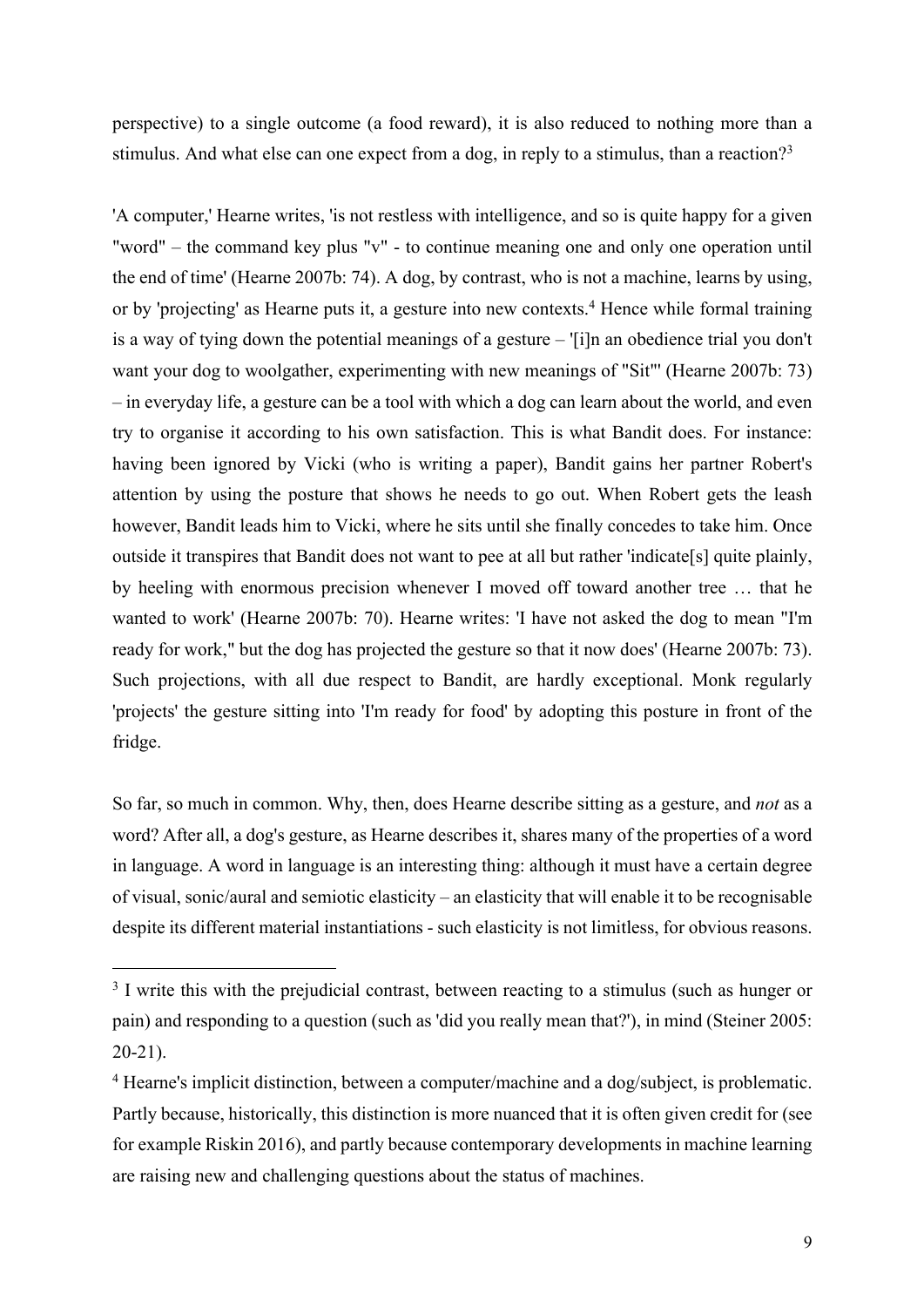Language, one might say, is an obedience trial for words; words in language are words in formal training. A dog's gesture too, as it is conceived of by Hearne, is at once relatively plastic (I understand, for example, that although Monk's bottom is not quite on the ground he is nevertheless attempting to 'sit' in front of the ball I am about to throw) *and* relatively constrained (jumping up at the ball is not at all the same thing as attempting to sit in front of it). Thus it is that Hearne can describe sitting as a '*family* of gestures' whose variations might be comfortably compared, say, to different styles of handwriting, or different accents.

Or perhaps not so comfortably. For Hearne, a dog's gesture is both the 'signifier and thing signified in one motion' (Hearne 2007b: 76). This is why, contra Bateson's claim that 'playing animals [do] not quite mean what they are saying,' Hearne argues forcefully that a dog always means what he says. Dogs, she writes, are incapable of the 'tricks of abstraction that give our species the ability to produce self-reflexive objects such as the liar's paradox or sentences that read "This sentence is false"' (Hearne 2007b: 76). A sit executed during an obedience routine is not therefore a false sit, but rather the true exercise of loyalty, friendship and commitment (Hearne 2007b: 76). This is just one of Hearne's many examples of a dog's projection of the meaning of the gesture 'sit.' The sheer number of her examples, however, serves as a caution that the uses a dog might make of this gesture extend further than any formal training would allow, or any language could contain. What word in language, for instance, could stretch so far as to mean not only 'Please can *you* take me out' and 'I'm ready for work' – which is how Bandit uses the word 'sit' - but also, as Hearne describes 'sit' elsewhere, '"I don't know what that noise is, boss, but I don't think it's gunfire," or "That man isn't drunk, he's dead," or "There's a person lost in this thicket," and ... "I don't know how that garbage got in the hallway!" (Hearne 2007b: 73).

In the end, I think Hearne is right to call sitting a gesture and not a word. For if the meaning of the word 'sit' – understood as a word in language - were really so extensive (so flexible, so unspecific), it would lose all meaning entirely. But this is also why, while I agree with her that training gives dogs a vocabulary (Hearne 2007a: 21), I am less convinced that it is a grammar, or that dogs are obedient not only to trainers but also to language (Hearne 2007a: 56). A dog's gesture operates linguistically in Hearne's work, but the relations between training, grammar, and language are metaphorical.

#### DOG WORDS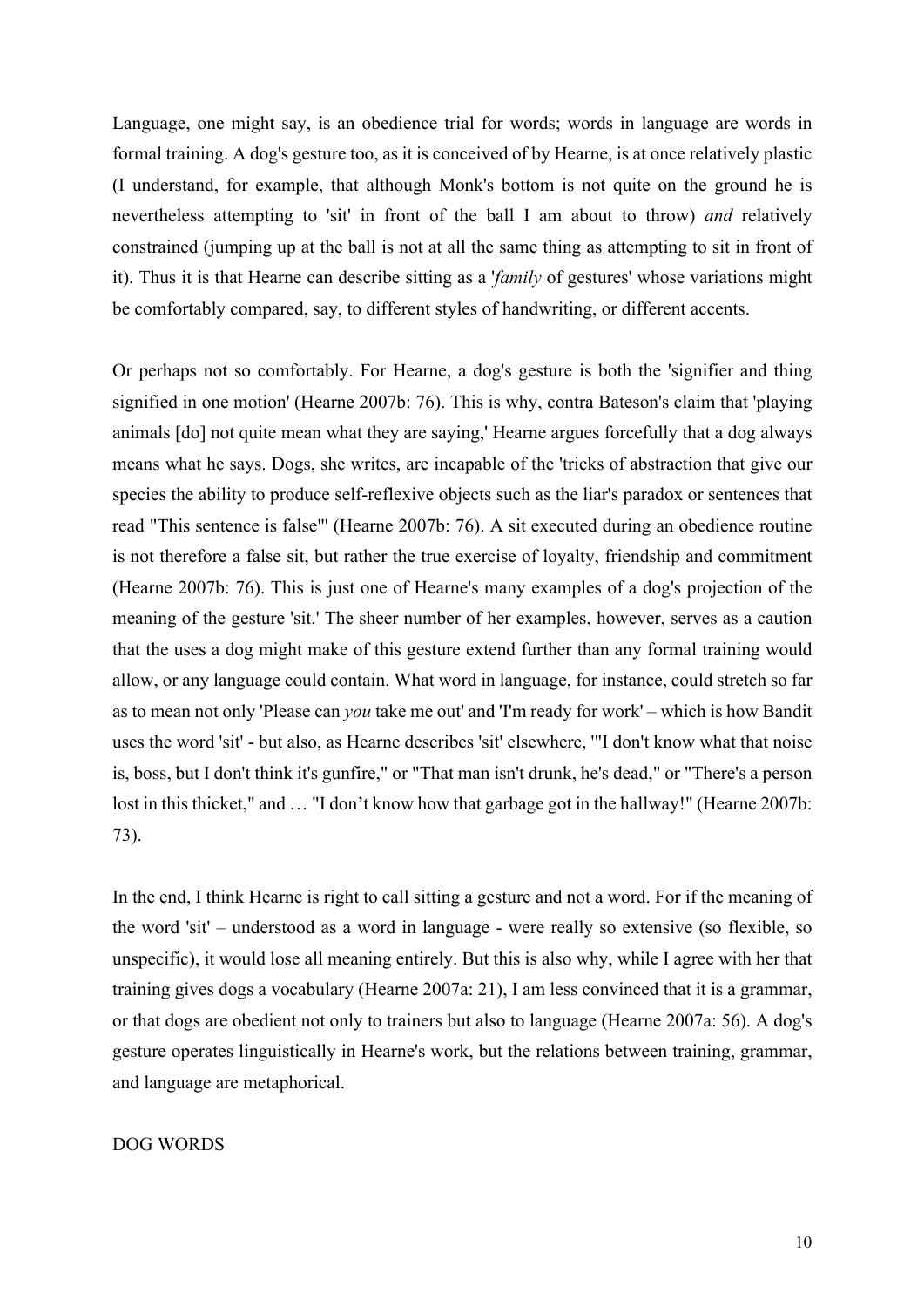For the sake of simplicity and continuity, I will begin by framing my account of dog words in terms of signs and signifiers, as Hearne does. But: rather than collapse the two elements of a sign (recall that, for Hearne, a gesture is 'the signifier and thing signified in one motion'), I would argue that a dog word – a 'sit,' or 'heeling with enormous precision' - is a signifier to which *no* signified is attached. A dog makes a dog word by shaping her body into a particular position, or by moving her body in a particular way (in the way of a retrieve for example), just as a spoken word is made by the sound that is shaped by the face, mouth, larynx, etc. and a written word is made by the movement of the hand and the marker.<sup>5</sup> A dog makes a word with her body, and this is all that she makes, no more and no less than a word.

Although I am privileging the signifier over the sign here, I am not suggesting that a dog word has no meaning, or that a dog does not mean what he says. On the contrary, *the conceptual dimension of the sign is suspended only until the dog word arrives at its meaning by way of the relations that constitute it*. These relations are not with other words – to be blunt: Monk uses words, but he does not make sentences – but with close-to-hand and familiar resources that enable a dog to *intimate.* 'To intimate,' Berlant writes, 'is to communicate with the sparest of signs and gestures, and at its root intimacy has the quality of eloquence and brevity' (Berlant 1998: 281). To return to my previous example: it is with the greatest eloquence and brevity that Monk generates the meaning 'I am ready for food' by putting the sitting posture into a relation with a fridge - with a specific fridge, with *our* fridge, with the fridge with which he is intimate, and not with just anyone's fridge. As Hearne's work warmly illustrates, dogs are especially adept at insisting, in this way, on the established meanings of words, and also at creating for them new connections. I will illustrate this point in more detail, in the following section.

My claim has many progenitors, one of which is especially suggestive with regards to the argument about dogs, words and thinking that I am developing here. It is Lev Vygotsky's arresting proposal that, in humans, linguistic competence and the development of thought advance separately, and that it is only at puberty that they 'cross and mutually inform each other' (Steiner 2005: 29). I come to Vygotsky's work through Gary Steiner, who uses it in the

1

<sup>&</sup>lt;sup>5</sup> Of course speech and writing are not entirely equivalent to gesture, and my assertion here that they are cannot undo the centuries of (western) prejudice that has aligned nearly all forms of signing with the 'primitive, rudimentary, and animal' (Taylor 2017: 51). See Taylor for a discussion of sign language and the categories of race, disability, and animality (Taylor 2017: 47-55).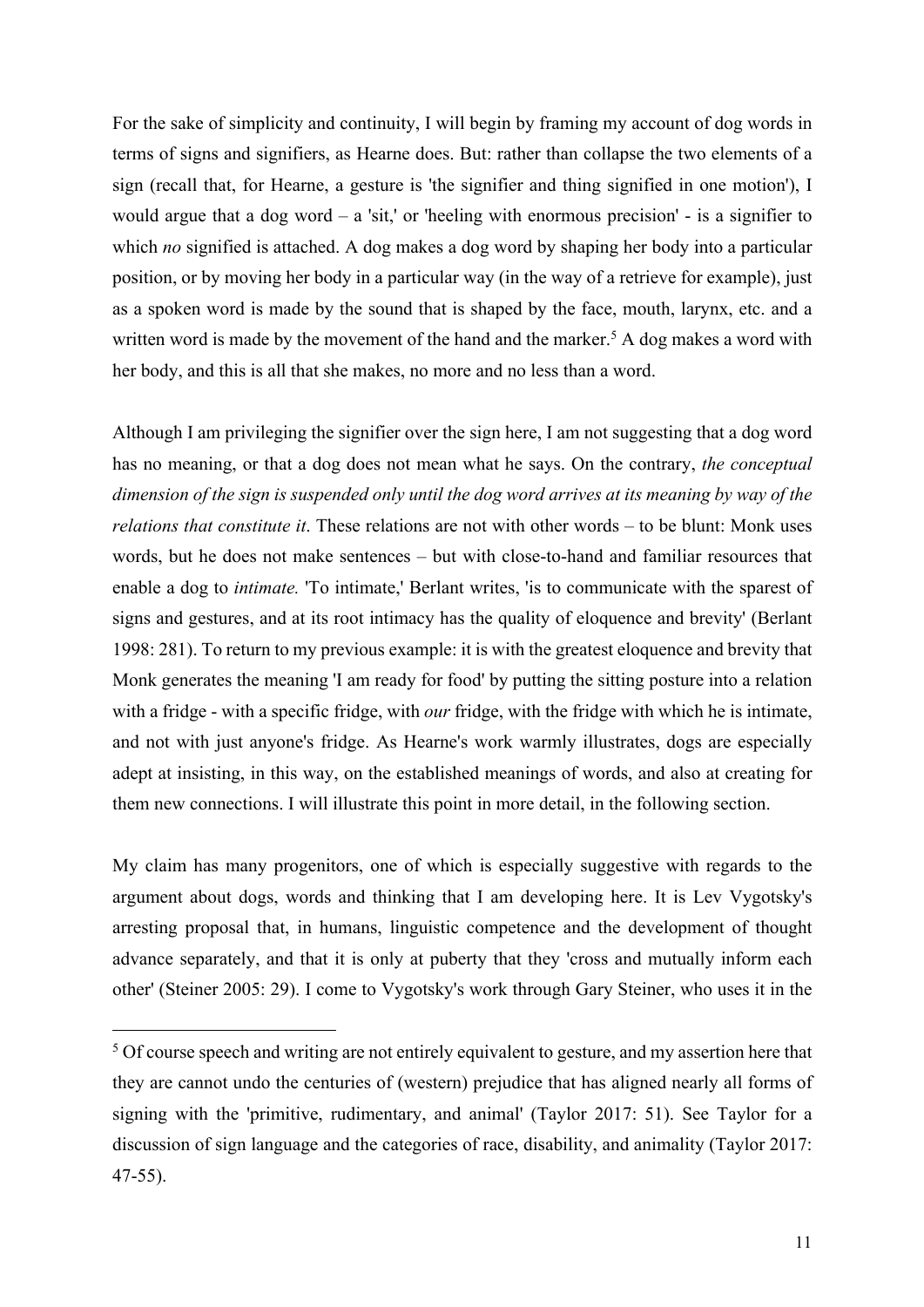context of his argument that '[f]undamental to the task of understanding animal experience is the problem of conceptualizing animal consciousness in terms that do not require recourse to concepts and propositional attitudes' (Steiner 2005: 27). Before I briefly address Vygotsky's thesis, it is worth noting that both his work on animals, and on children, which was written during the 1930s, has been contested; but also that it is not the scientific accuracy of this work which is at stake here. Nor am I claiming that either dogs or humans, when they 'think in complexes,' as Vygotsky puts it, are *like* children. Instead, I find in Vygotsky's fearless approach a rare example of a theorist who attempts to break down the gates, as it were, of the 'prison-house of language' (Jameson in Weil 2012: 12) without leaving words behind to fester.

Vygotsky argues that, while children use words that resemble those of adults, '[t]he child's framework is purely situational, with the word tied to something concrete, whereas the adult's framework is conceptual' (Steiner 2005: 30). Children, according to Vygotsky (but there are surely other categories of people that might be included here, such as some painters and poets), think in 'complexes.' This means that they 'group or associate different particular objects in virtue of perceived similarities, commonalities, or relationships' (Steiner 2005: 30). So too, one might argue, do dogs. For example: dogs are vulnerable to what B. F. Skinner called 'animal superstitions,' superstitions that result from 'mistaking' a coincidental relationship, say, for a causal one (Skinner 1948). This disposition makes classical conditioning possible through the pairing of a neutral stimulus, such as the sound of a tone, with a naturally occurring stimulus, such as food, in order to elicit a learned response, like salivating. It also obliges owners to be careful that their dogs don't make associations between objects or events and emotions, such as fear. Temple Grandin describes the case of Red Dog who, following a traumatic event with a single hot air balloon, ultimately became afraid of all red, round objects seen against a blue sky (Grandin and Johnstone 2006: 223-224). Vygotsky would probably describe Red Dog's relationship with red, round objects as somewhat 'pseudoconceptual' which, in the context of thinking in complexes, is about as close as it is possible to get to conceptual generalisation. The pseudoconcept remains pseudo however, Vygotsky writes, because it is 'only an associative complex limited to a certain kind of perceptual bond' based on a 'concrete, visible likeness' (Vygotsky in Steiner 2005: 30). Or as Grandin diagnoses Red Dog: 'she was overgeneralizing in a hyper-specific way' (Grandin and Johnstone 2006: 224).6

1

<sup>&</sup>lt;sup>6</sup> It happens that Red Dog was over-generalising in the mode of visuality, which is the sense to which Vygotsky refers in his analysis of pseudoconcepts. While visual perception may be the most common basis of pseudoconcepts, it is not the only sensory mode through which dogs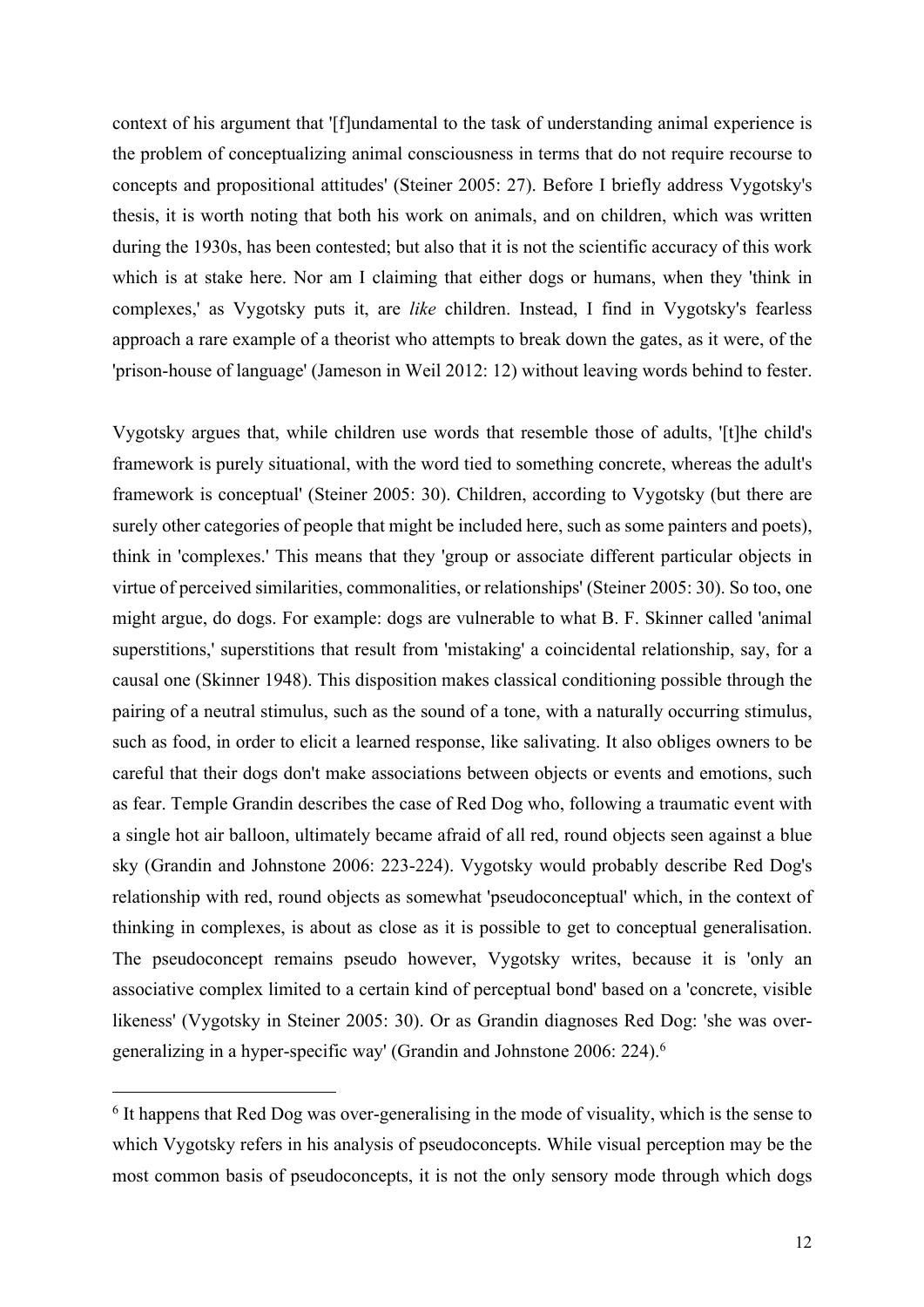At first glance, my application of 'thinking in complexes' to dogs hardly seems encouraging: first, because Vygotsky is writing about children, and the implied comparison between children and dogs is, I think, unhelpful; second, because 'associationist principles' are often linked, as I indicated above, to the dismal models of stimulus-response that define behaviourist theories of learning, but which have little to say about *how* those associations are forged in practice (other than that they are strengthened by spatio-temporal contiguity and can be manipulated by intervals and ratios of reinforcement); and finally, because Red Dog is suffering. Nevertheless, 'thinking in complexes' is not inherently negative, nor are the modes by which the elements in a complex are connected necessarily limited to visual likeness. Indeed: '[w]hile a concept groups objects according to one attribute, the bonds relating the elements of a complex to the whole and to one another may be as diverse as the contacts and relations of the elements are in reality' (Vygotsky in Steiner 2005: 30).

Although it is precisely this diversity which prevents me from offering any general definition of what are 'the bonds' that secure the meaning of a dog word in advance, they are likely - as I have already noted - to be informed by intimacies, of whatever kind. Dogs, like most humans, do not make or use words *ex nihilo.* But unlike most humans, a dog will often bring a dog word together with new combinations of elements or resources that may *appear* somewhat arbitrary from the 'outside' but which, from the 'inside,' from the 'inwardness of the intimate' (Berlant 1998: 281), have all the coherence of the familiar. Monk brings to the Sit-Fridge complex an infallibly accurate sense of time and timing based on his intimate relationship with the different temporal rhythms and habits of members of the household. ('Since you are about to go to the fridge anyway ….'). To think in complexes, as Vygotsky describes it, is to think in intimate relations. And to think *with* complexes, which is how I would develop the point, is to be so intimately implicated (in a complex, in thinking), as to transform those relations from within. Further progenitors of this argument then, would be theorists of the encounter: 'Something in the world forces us to think,' Deleuze writes. 'This something is an object not of recognition but of a fundamental encounter' (Deleuze 1994: 139).7

1

over-generalise. For the sake of interest: Grandin notes that '[a]nimals seem to over-generalise within the sensory channel that first frightened them' (Grandin and Johnstone 2006: 224). This is also true of humans, of the war veteran, for instance, who jumps at loud bangs.

<sup>&</sup>lt;sup>7</sup> Hence my emphasis on the diversity and particularity of the bonds that secure a complex. In his helpful discussion of how theories of relationality differ from those of the encounter, Martin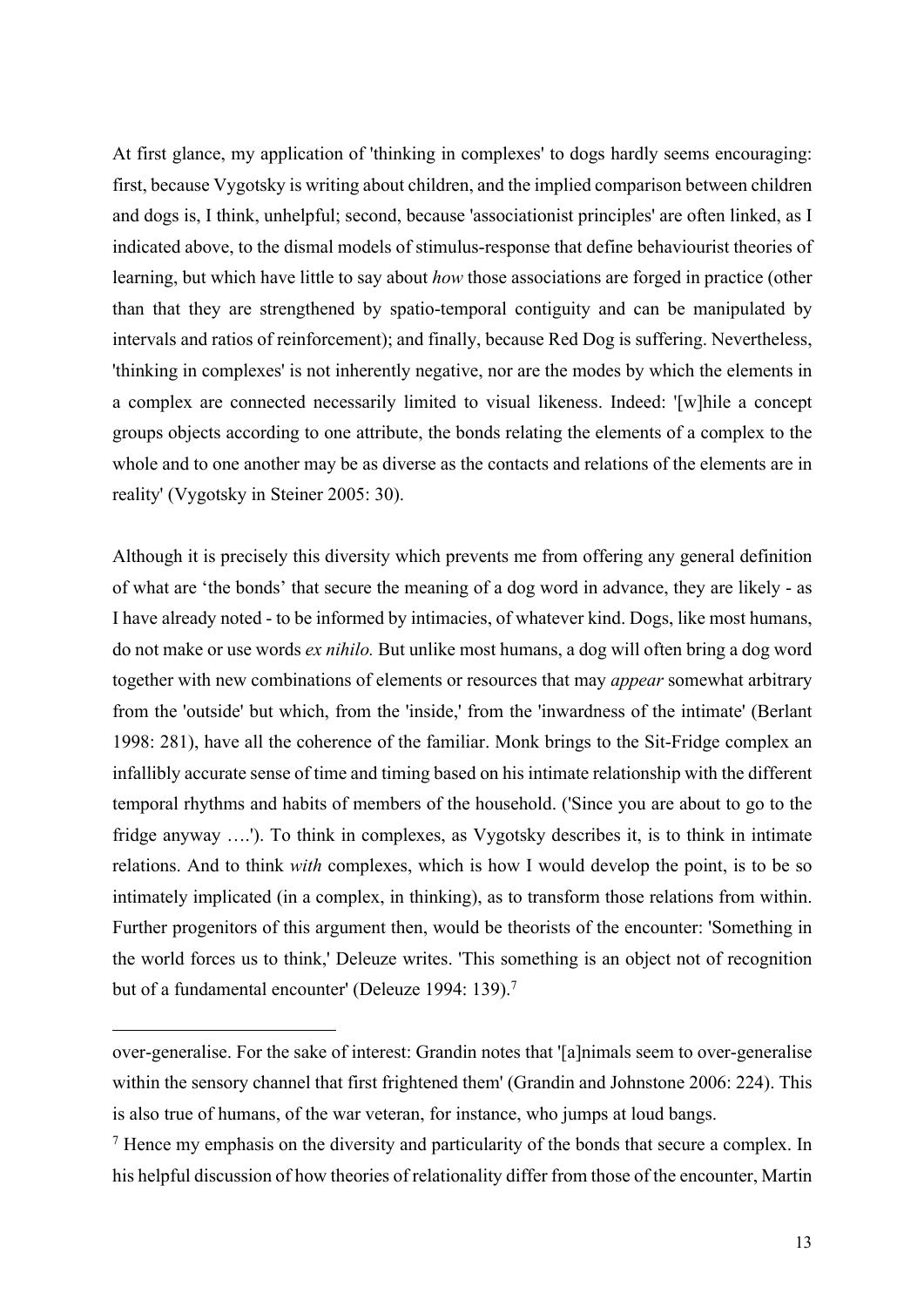#### WORD ENCOUNTERS

1

I have argued, first, that a dog's gesture, as Hearne understands it, does indeed operate linguistically (at least in some respects), as she claims. I also suggested however that, despite the temptation that follows – which is to identify a dog's gesture as a word - the novel meanings that Hearne and I both agree dogs bring to the gestures they make with their bodies are too expansive to enable them to be defined as a word *in language*. This is unquestionably why Hearne, who is a conscientious writer, never conflates the two. Nevertheless, in part in order to bring a fresh perspective to debates about animals and language, and in part to draw attention to rich diversity of both human and non-human pragmatic word practices, I proposed, second, that a dog's gesture *can* be understood to be a word, if a word is understood as part of an 'associative complex' or encounter. Inventing associative complexes or participating in word encounters is a way of making and using words (non-referentially), and also a way of thinking (concretely). In an associative complex, meaning is generated when any number of ostensibly 'disconnected' entities are brought together on the basis of 'perceived similarities, commonalities, or relationships.' While the bonds that define such relationships will necessarily be many and varied (Monk and I, for instance, especially with our different *umwelts*, identify similarities very differently), they will always be situational, and specific. It is for this reason, I wager, they will also intimate.

In this section I want to contrast Hearne's and my own (now more fully developed) understanding of a dog's gesture once again, and to further explore the implications of our differences – for dogs, for words, for thinking - in the light of something that Hearne's own dog Salty did, which Hearne describes a 'form of dishonesty' (Hearne 2007a: 73). This reference to dishonesty is challenging with regards to my conception of dog words, because dishonesty and other similar practices are usually explained, as they are by Bateson for example, with reference to some notion of metacommunication. And this, both Hearne and I am arguing, is not how dogs communicate with humans. How, then, is it possible for Hearne to describe something that Salty did as a 'form of dishonesty'?

Savransky underscores the importance of *how* things come together: 'what allows for qualitative differences between things to be discerned is the specific trajectories and habits they inherit, the particular social order that each grouping enjoys' (Savransky 2016: 93).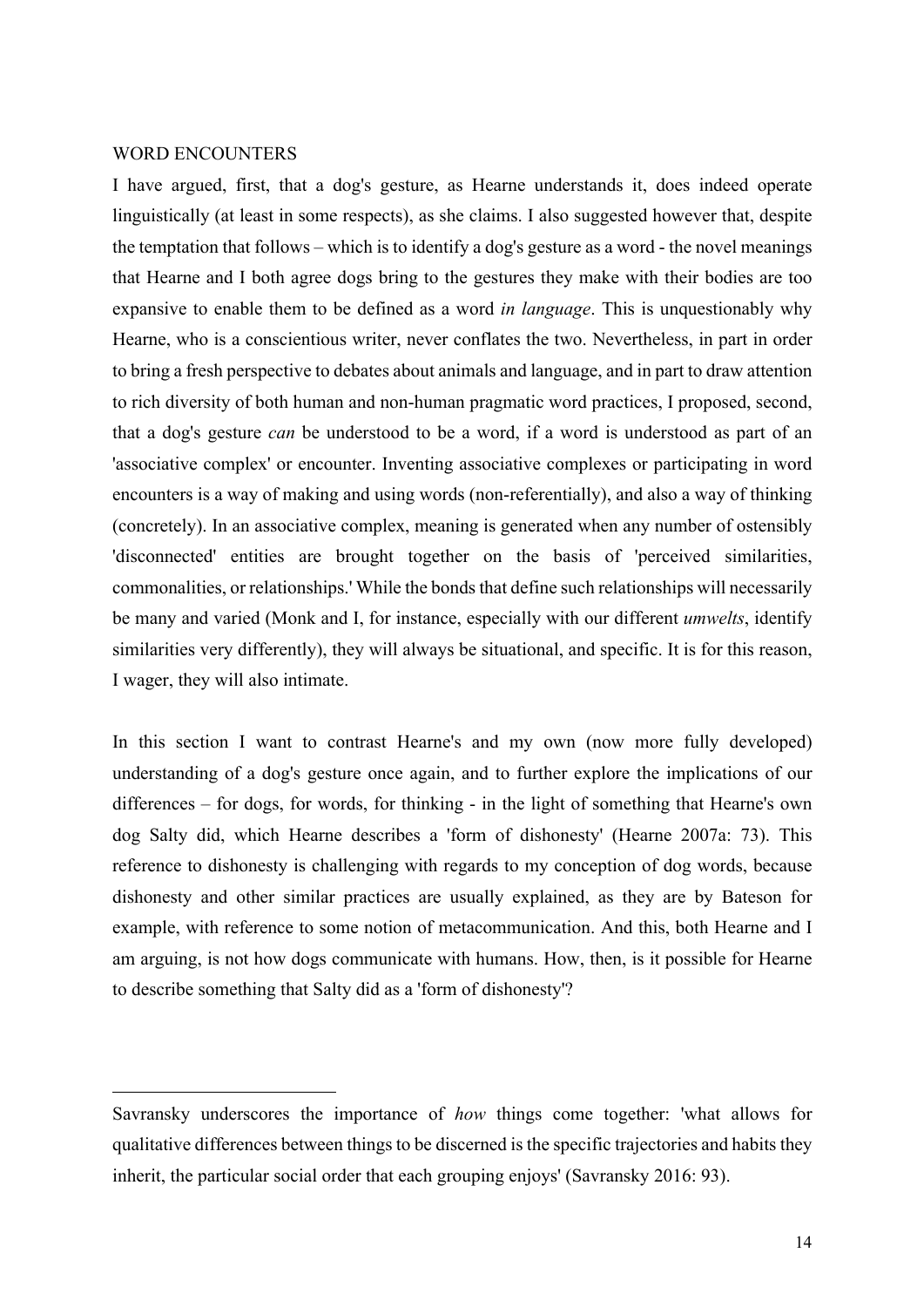During a retrieving exercise, when Hearne calls Fetch!, Salty picks up a stick instead of the dumbbell that Hearne has thrown for her. Initially Hearne wonders whether, by picking up the stick, Salty is saying something paradoxical like 'It's not this one but that one' (Hearne 2007a: 73). But about this interpretation, Hearne continues, 'there are some queer things:' 'For one thing, I assume that Salty doesn't imagine that *I* don't know the difference between the stick and the dumbbell' (Hearne 2007a: 73). Hearne rejects the idea that Salty is being paradoxical on largely empirical grounds: because she (Hearne) insists on recognising that the stick is not the dumbbell, and because she believes that Salty is aware of this, they cannot be said to be engaged – as Bateson's monkeys are – in a game that is based on the mutual suspension of disbelief. This is how it comes about that Hearne, alternatively, charges Salty with lying. But note: Salty is 'lying about *herself*, not about the dumbbell. She wants me to believe that *she*  believes I meant the stick rather than the dumbbell' (Hearne 2007a: 73).

Although this certainly makes Salty sound as if she is mired in a web of linguistic recursion, in fact Hearne's conclusion is consistent with her claim, which I discussed earlier, that a dog's gesture is both the 'signifier and thing signified in one motion' (Hearne 2007b: 76). Since there is no 'space' between Salty's retrieve gesture and what Salty means by it, there is no space for Salty to be lying about anything *but* herself. (In effect, Salty is what Salty does). This is an improvement, in my view, on the proposal that Salty is lying about the dumbbell (Hearne's first proposal, which she rapidly dismissed), not least because it goes some way to dodge the anthropomorphic bullet that would almost inevitably pursue it. That is, the irresistible temptation to ask *why* is Salty lying about the dumbbell, and to answer in terms like: because she is sloppy; because she does not care what Hearne wants; because she is wilful and disobedient; etc. But still, Hearne's conclusion remains constraining because it privileges only one relation – the relation of Salty to herself - and, notably, because it excludes a fuller discussion of Salty's relation to the retrieve, and therefore of her responsivity, which Hearne describes elsewhere as the dog's 'power' (Hearne 2007b: 78).

I want to propose that if Salty is lying at all, then she is lying about *more* than either the dumbbell or herself. This is because, in order to be an 'honest' dog, a dog who means what she says, the 'lie,' one might say, must be total, must encompass *all* the elements in the Fetch! encounter - which includes Hearne, Salty herself, the cue 'Fetch!', the throw, the retrieve, the stick, and the dumbbell - as well as the relations between them. And of all the possible relations that constitute this encounter in its specificity, the most intimate among them is surely Salty's relation to the dog word 'retrieve.' For the retrieve is the *raison d'etre* of Salty's part in the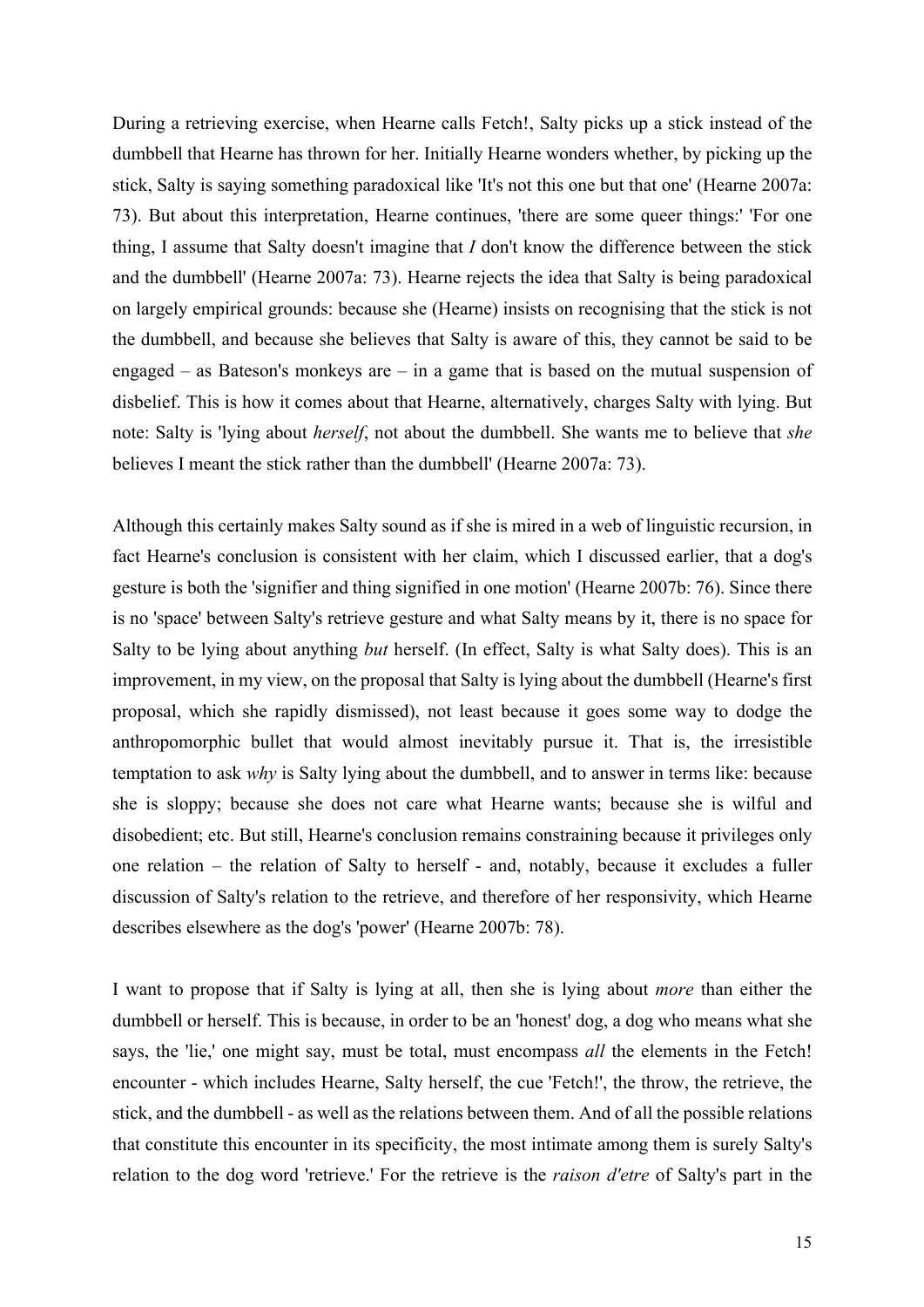encounter and the mode of her engagement. It is the dog's response to the human's request, the dog word answer to the human word 'Fetch!.' It is the word that Salty is given to make, and the *only* meaning therefore that she can potentially manipulate. How does she do this? Not by extending the meaning of the dog word 'retrieve' so far that it turns it into a *different* word altogether (which is what Hearne's understanding of a dog gesture permits), or by replacing the meaning of the *same* dog word - by replacing a 'genuine' retrieve, for example, with a 'playful' retrieve (as Bateson might suggest) - but rather, simply, by connecting the dog word 'retrieve' to something different: to the stick, which now qualifies as the proper object of the retrieve, and not to the dumbbell, which is now legitimately ignorable. In this way, Salty makes the same word differ from itself.

For me, a dog always means what she says because the meaning of a dog word is always arrived at by way of a particular encounter. Somewhat counter-intuitively, this specificity – of relations and modes of relationality - gives dog words a greater pliability than is available to words in language. (And also arguably makes them less likely than words-in-language to become a 'trap,' as Latimer and López, in the introduction to this volume, argue they so often are). Salty's Fetch! illustrates that when the relations that constitute a dog word changes, the word *in itself* comes to differ *from itself*. In practice Hearne, I believe, would not disagree. The 'curious thing about dogs,' she writes, 'is that the more talent they have for retrieving, the more they tend to think of inventive variations of this maneuver' (Hearne 2007a: 73). Or: the more intimately implicated they are in the dog word 'retrieve,' the more thought-full their encounters with it are likely to be.

#### ENTANGLEMENTS OF ETHICS AND POWER

Of course a word is not a wand, and Salty cannot simply magic new meaning into being. In the encounter described by Hearne, the Fetch!-Hearne dyad exerts a special force, determining to some degree that it is the dumbbell that must be retrieved, and not the stick. (I say 'the Fetch!- Hearne dyad,' rather than Hearne, because there is a long history enfolded into the word 'Fetch!,' which administers anyone who uses it). Clearly, as Paul Patton notes in his analysis of Hearne's training philosophy, 'relations of communication are not external but immanent to relations of power' (Patton 2003: 91). The cue 'Fetch!' is an exercise of power, even if it 'recognizes and engages with those things that are important to [dog] being' (Patton 2003: 97). The point returns me to the uncomfortable proximity between 'the utopian, optimismsustaining versions of intimacy' (with which I have been mostly preoccupied in this paper) and 'the normative practices, fantasies, institutions, and ideologies' (Berlant 1998: 282) to which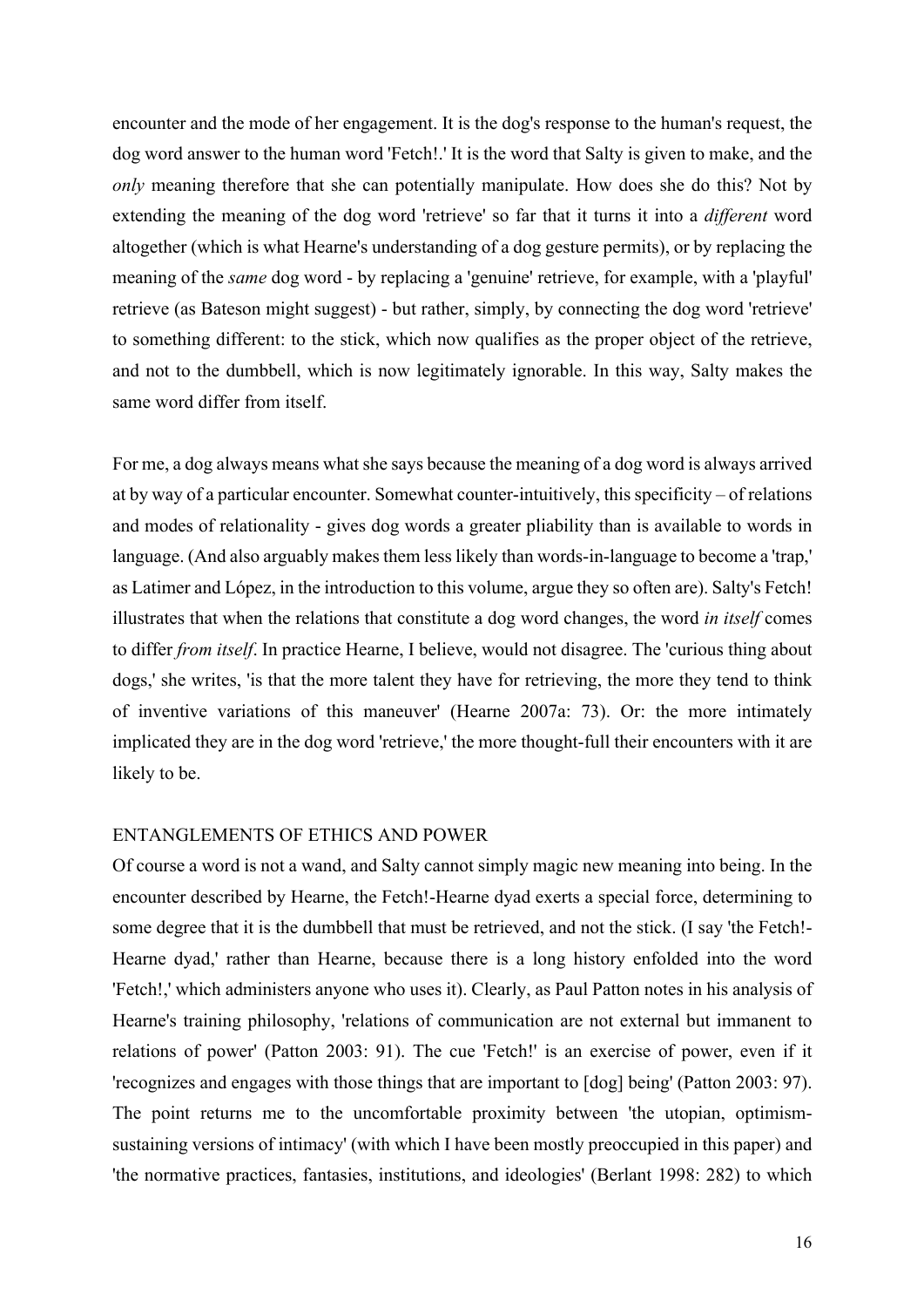they are vulnerable. It also suggests that power as an analytic, as Kanyeredzi et al. propose (in this volume), cannot always capture the subtle ways in which intimate relations between 'unequal' parties are created and sustained in practice (see also in this volume Ramírez-i-Ollé on the complexities of friendship).

One might describe scientific behaviourism as an especially well-entrenched set of normative practices, fantasies, institutions and ideologies – or as an apparatus, as Vinciane Despret (2008) succinctly puts it - that exerts a certain pressure on dogs and their handlers. As such, it is one of those 'other kinds of relations' which, as I noted in the introduction, threatens 'the image of the world [that intimacy] seeks to sustain' (Berlant 1998: 288). I wrote earlier that when the word 'sit' is reduced to a stimulus (via a biscuit), a dog is reduced to a sitting-machine. I used this term purposefully, in order to recall the Cartesian paradigm of animals as machines, and the consolidation of that paradigm in Skinner's radical behaviourism which foregrounds stimuli and reactions, and which considers all mental states to be epiphenomena. Hearne's entire oeuvre is a protest against this behaviourist model of learning, as her emphasis on response – the other side of that historical coin – illustrates. But it is also a warning, for she knows how readily a word – a *dog word* no less (although of course she does not use this term) *-* can be deployed against a dog to reduce and curtail his or her world. Referring to the Bandit-Robert-Sit encounter described earlier, Hearne writes:

[T]hat is a work, and also a learning, because [Bandit] learns in part through his own intention and in part through Robert's response that this is what one version of 'Sit' now means. …. When a leap such as Bandit performed with Robert is not acknowledged, the nascent meaning the dog is imagining … will subside, vanish. And now things are not the way they were before he did this, because the imagination, unlike a computer, can subside into the muddle and murk of disappointment at the failure of meaning … failures of syntax are not primarily failures of a rule-governed sequence, but rather of response (Hearne 2007b: 76-77).

In these few sentences, Hearne implicitly imputes to Bandit nearly every capacity that (until recently) has been contested in the history of western philosophical and scientific theories about animals - intentionality, imagination, emotions, learning (including learning disappointment), and responsivity – and she shows, too, how easily they can be repudiated. Easily, because as Hearne describes them here, very few of these capacities belong solely to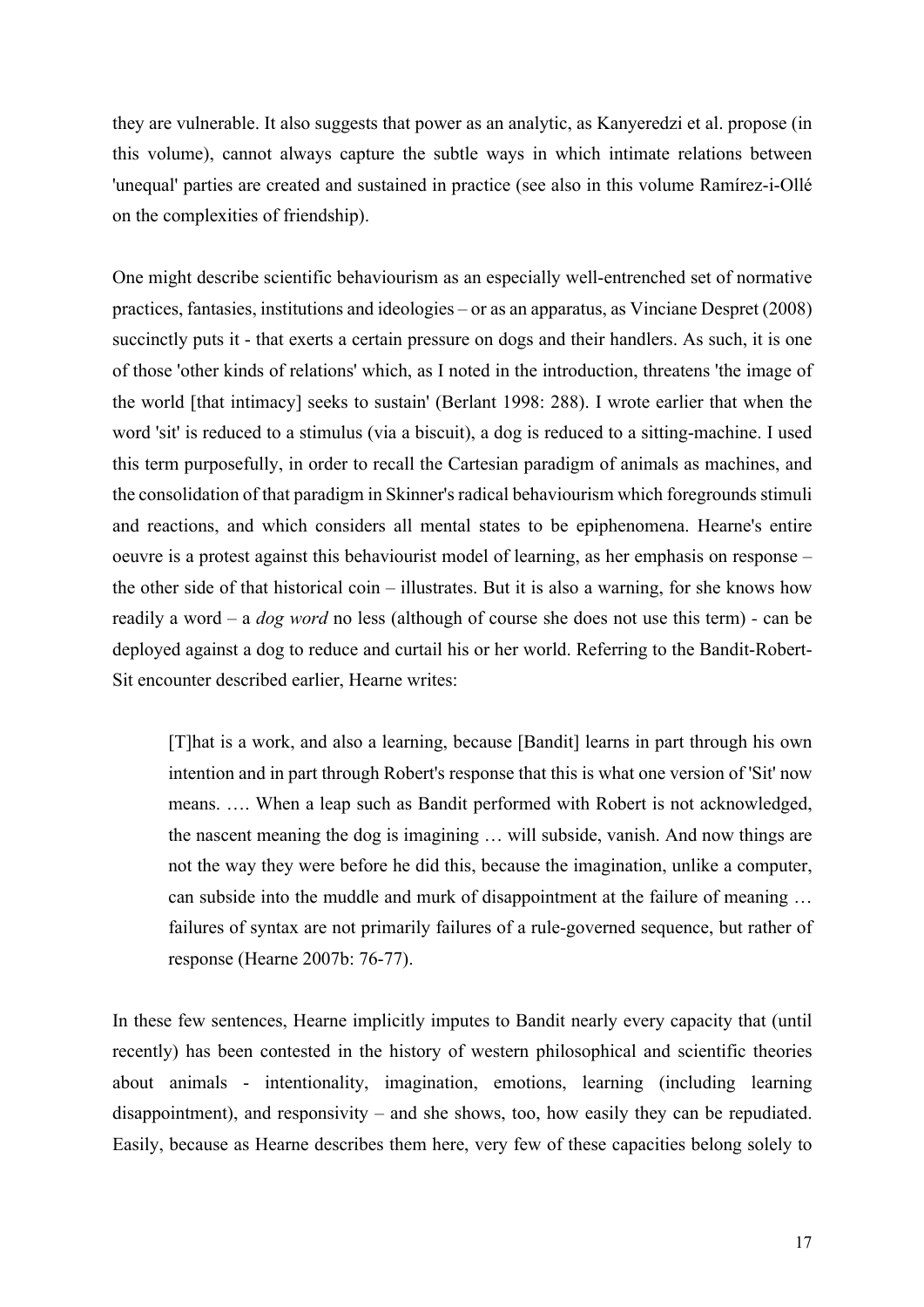the dog (if they did, he might be better placed to defend them); rather, they are distributed across/emerge out of the encounter between the dog, the human, and the gesture/dog word.

Such co-constitutions of capacities are described by Despret as exchanges and extensions of subjectivity, or as 'intersubjectivity' (Despret 2008: 135). By this she means: 'becoming what the other suggests to you, accepting a proposal of subjectivity, acting in the manner in which the other addresses you, actualizing and verifying this proposal, in the sense of rendering it true' (Despret 2008: 135). It means that, if Bandit and Salty think with Sit! and Fetch!, and if Monk thinks with Sit-Fridge!, it is not because they are reflecting on an abstract vocabulary of potentially denotative words/gestures or on an archive of objects that they hold in their heads (slyly plotting, all the while, to use one rather than another), but because they are confident that their dog word inventions will engender a response – what Hearne, elsewhere, calls the 'varied flexions of looped thoughts' between the dog and the handler (Hearne 2007a: 58). The stakes in a word encounter are thus very high, for failing to acknowledge or respond to potential meaning is likely to lead to the profound injustice of stifling thinking. Indeed by not responding to a dog 'projection,' Hearne writes, '[t]he behaviorist's dog will not only seem stupid, she will be stupid' (Hearne 2007a: 59). Conversely (or nearly), as Despret wryly notes in her analysis of Irene Pepperberg's work with Alex, a grey parrot, 'no parrot has ever spoken to a behaviourist' (Despret 2008: 124).

The implications of Hearne's claim, that the behaviourist's dog will actually *be* stupid, have a bearing not only on a behaviourist relation between dogs and humans but also on a further kind of 'other relation,' (other to intimacy), which is speciesism. I understand speciesism here not as Peter Singer describes it – as a prejudice in favour of the interests of one's own species (Singer 2015: 6) - but rather as a 'dangerous and misleading' practice, which supposes 'that attributes or behaviours "belong" to the creatures who display them, even [if] these creatures seem to be the only ones who exhibit a particular quality' (Tyler 2009: 15). For if it is the case that capacities such as thinking, learning, responsivity, or 'stupidity' are not inherent to dogs but are, rather, distributed across a specific apparatus, then it becomes at least difficult, if not probably impossible, to speak meaningfully of the capacities of *any* species in general (including the human species). This is why Despret argues that, even though Alex demonstrated that he could accomplish tasks 'that were hitherto considered as exceeding the capacities of non-humans' (Despret 2008: 125), he cannot be considered to be representative of all parrots. What Alex represents (or rather, to what Alex testifies) is 'the possibilities that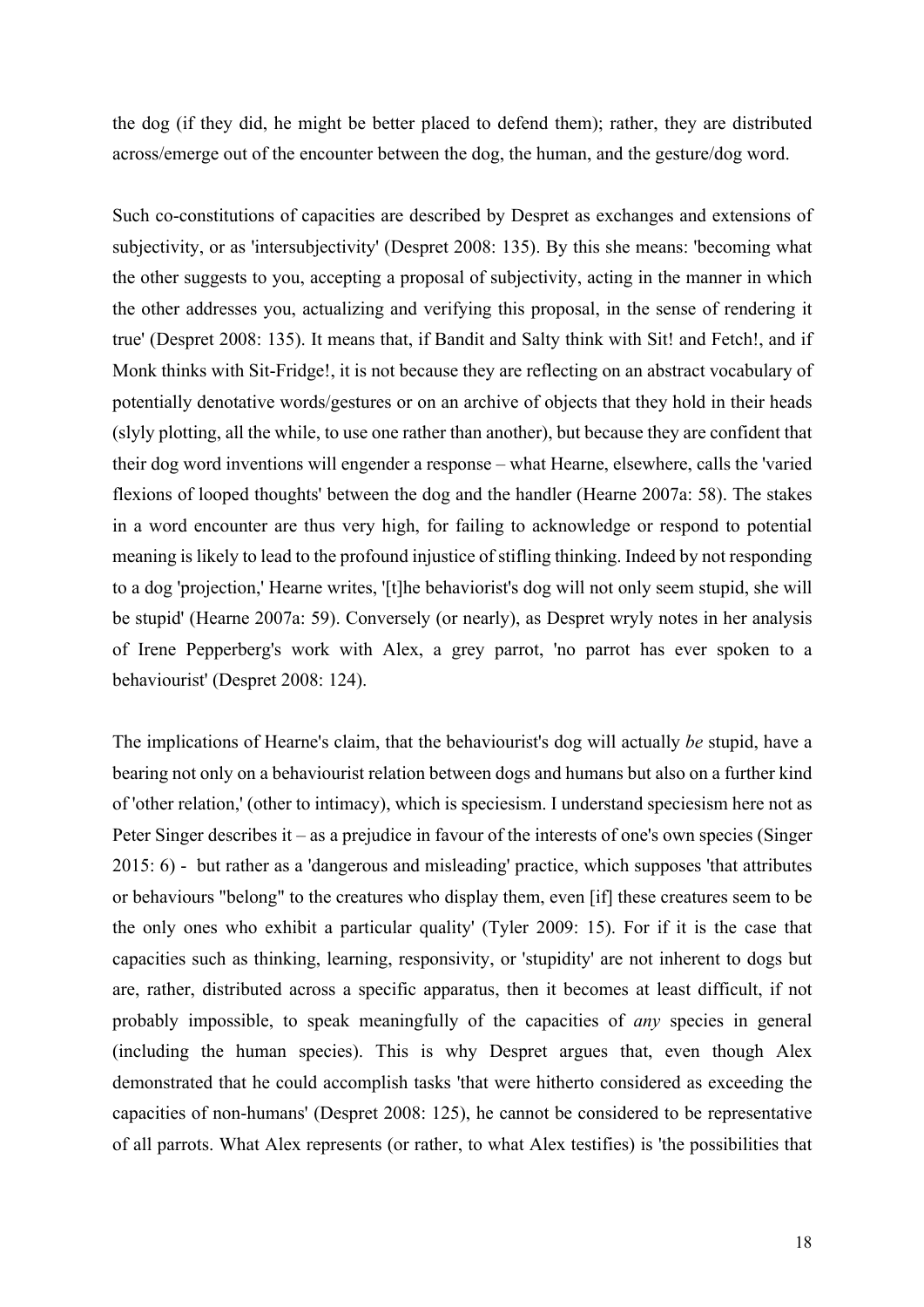the [Pepperberg-Alex] apparatus could actualize' (Despret 2008: 128).<sup>8</sup> And so it is with word encounters, where making, using, acknowledging and responding to dog words is also about making, using, acknowledging and responding to the potential becomings of dog-human intersubjectivities, which include the possibilities of dog-human thinking. A word encounter, in short, is a site where intersubjectivities and thinking are enabled to flourish; and also where they may be demolished.

#### **CONCLUSION**

1

It does not go without saying, unfortunately, that domesticated dogs, having lived intimately with humans for thousands of years, have also lived intimately with and among words. Although there is, so far, very little research into how exactly this may have affected the development of any (or even many) of their abilities, and particularly their exceptional ability to establish relationships with humans, recent studies suggest that words matter to dogs in ways that far exceed 'mere' intonation (Andics et al. 2017); that dogs are able to develop a referential understanding of nouns and may understand sentences (Pilley and Reid 2011); and that some dogs prefer verbal praise to food rewards (Cook et al. 2016).

Studies like these will take their place in a well-established tradition of research which seeks to explore the relations between animals and human language. As such, they raise an intriguing question: will dogs be able to improve on the notably poor track record of those animals to date who have been trained or taught to use words or numbers by humans, but who are nevertheless more often than not the subjects of ridicule or disappointment? (Despret 2015; Pepperberg 2008; Hess 2008). It seems unlikely – for no matter how adept with *words* an animal might be, their efforts are often dismissed on the grounds that they have no real understanding of *language*. This dismissal takes the heat out of the 'intellectual emergency' (Hearne 2007a: 18) that Hearne suggests too frequently follows from an animal's perceived use of language, and also serves to re-establish language as 'the brick-solid border' (Seshadri 2012: 12) that divides humans from all other animals. It is a symptom of what I would call languagism.

 $8$  It is notable that Pepperberg (1999) turned the kind of 'response-ability' that I have been discussing into a formal methodology, and that she defines it, explicitly, against the apparatuses of behaviourism and language. Pepperberg is not alone among scientists, and especially cognitive ethologists, who are troubled by the reduction of a species to a single animal 'ambassador' (see for example Horowitz 2012: 9).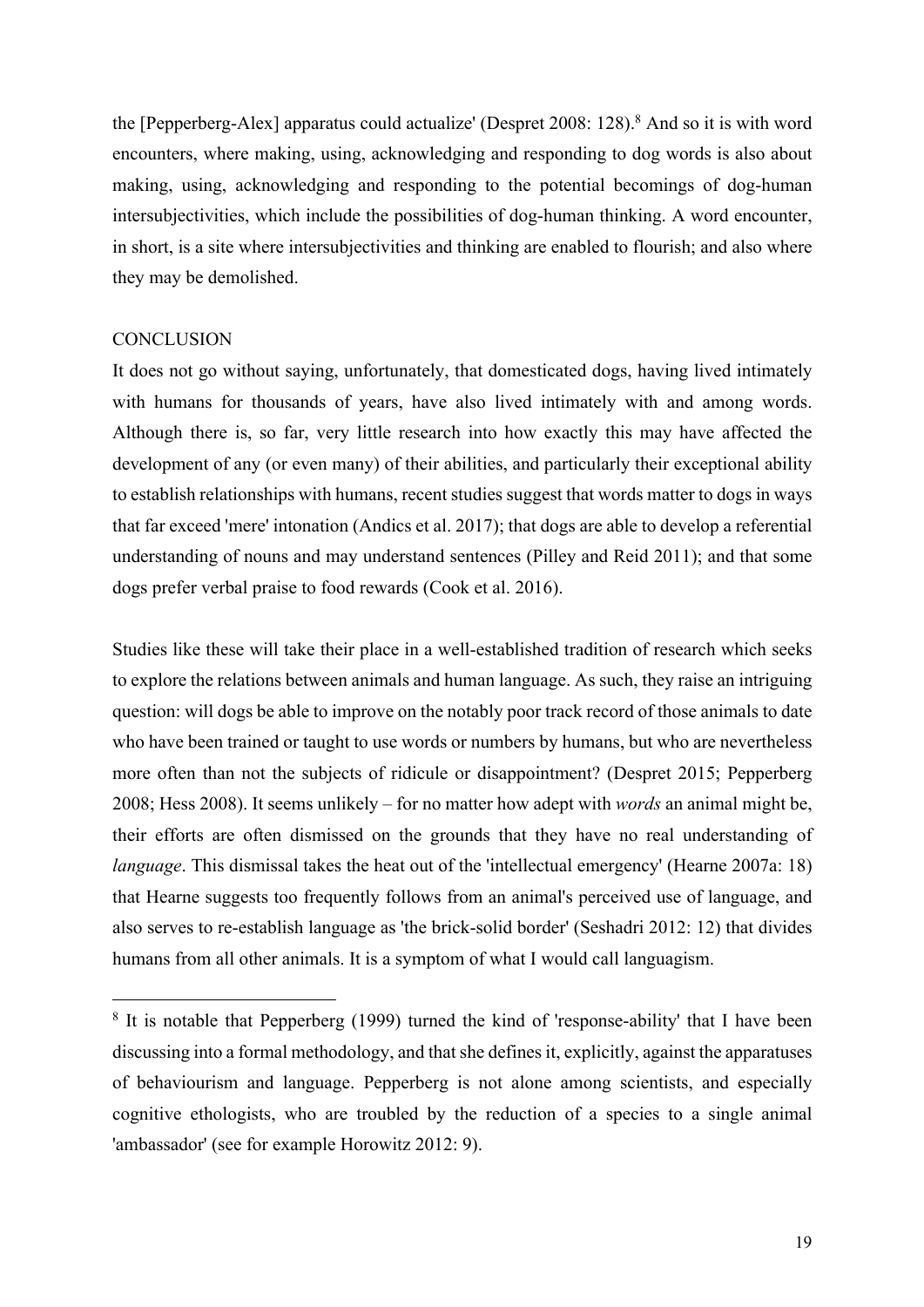Languagism is as ugly as the word sounds. It is evident in the provocation (to wonder, for instance, or outrage) that many people feel when animals come to words and/or language, and it is evident in research, whether in science or philosophy, that is captivated by those aspects of language – such as abstraction, representation, interiority, and the relation between language and thinking - that are deemed important from a human perspective. My argument here has focused, by contrast, on the concrete and pragmatic *uses* that dogs make of words by experimenting with dog words in word encounters. I have argued, in the spirit of Vygotsky, that this a way of thinking with words in complexes – which is not to suggest that words are where dogs do most of their thinking. Rather, my attention to dog words should be understood as an expression of this paper's implicit preoccupation with, and critique of, languagism.

The optimism that often animates intimate relations, as well as analyses of them (Berlant 1998), is not entirely misplaced however. Concrete work with animals in farms (Porcher and Schmitt 2012), in training (as I have illustrated here), and in research laboratories (like Pepperberg's) indicates that words and, more exactingly, their meanings, are not cast in the iron of language exclusively. The choice is not, therefore – and here I am returned to the broader context of the argument - between skilled metacommunication and 'act[ing] or be[ing] one end of a pattern of interaction' (Bateson 1987: 280) nor is it between words-in-language and wordlessness. This is important, first, because many domesticated animals *do* have intimate relations with words, which is something worth recognising and reflecting upon in itself. Second, because their creative uses of words are a reminder of how restricted word-worlds are often conceived to be, and how much more diverse and fertile they are in practice. And third, because thinking about things like words differently can potentially open up new ways of thinking about animal-human intimacies, and how they are established. '[I]n the 'best farms,' Despret writes, 'talk is incessant. And because there is talk, there is talking back' (Despret 2008: 133). One might consider such talk and talking back to be an ethical barometer of animal-human relations. To be, that is, one of the ways through which a particular animal or animals, with a particular human/humans, negotiate how they are going to become together, for better or for worse.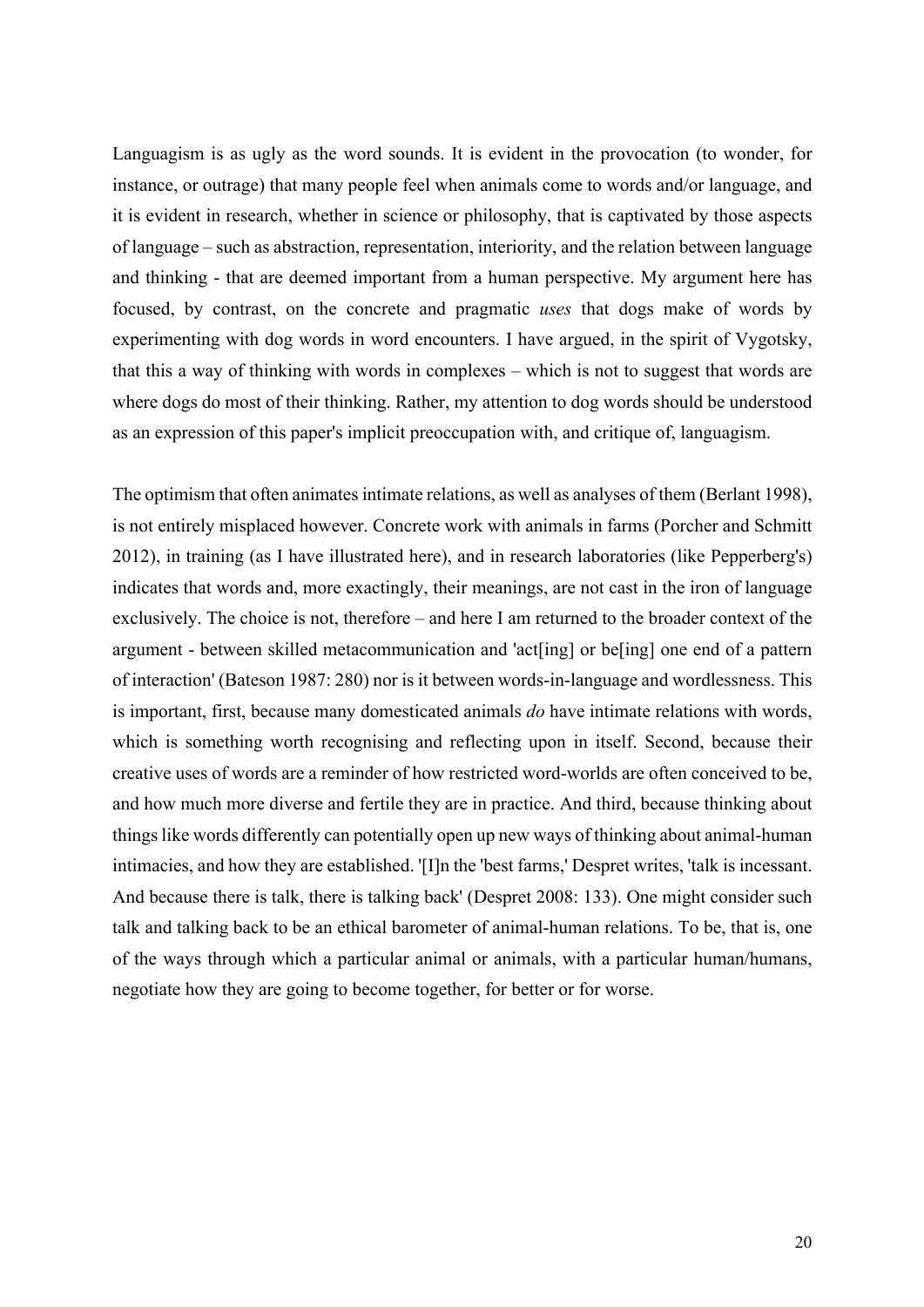#### **ACKNOWLEDGEMENTS**

My thanks to Martin Savransky, who was an early and encouraging reader of this paper, and to Greg Hollin, for his thoughtful response at the Intimate Entanglements workshop. Thanks also to the editors of this special issue, and the anonymous reviewers, whose genuinely helpful comments were gratefully received. Thanks above all to Susan Close, for inviting me to join The Dog Hub, and for continuing to teach me how to raise, 'train,' live and work with thinking dogs.

#### **REFERENCES**

Adams, C. J. (2006). An animal manifesto: Gender, identity and vegan-feminism in the 21st century. *Parallax*, *12(1)*, 120-128.

Andics, A., Gábor, A., Gásci, M, et al. (2016). Neural mechanisms for lexical processing in dogs. *Science*, *353(6303)*, 1030-1032.

Bateson, G. (1987 [1972]). *Steps towards an ecology of mind: Collected essays in anthropology, psychiatry, evolution and epistemology*. New Jersey, US: Jason Aronson Inc.

Berlant, L. (1998). Intimacy: A special issue. *Critical Inquiry, 24(2)*, 281-288.

Cook, P. F., Prichard, A., Spivak, M. & Berns, G. S. (2016). Awake canine fMRI predicts dogs' preference for praise vs food. *Social Cognitive and Affective Neuroscience, 11(12),* 1853-1862. Deleuze, G. (1994). *Difference and repetition*. New York: Columbia University Press.

Derrida, J. (2002). The animal that therefore I am (more to follow). *Critical Inquiry, 28(2),* 369-418.

Despret, V. (2016). *What would animals say if we asked the right questions?* Minneapolis, US: University of Minnesota Press.

Despret, V. (2015). Who made Clever Hans stupid? *Angelaki, 20,* 77-85.

Despret, V. (2008). The becomings of subjectivity in animal worlds. *Subjectivity, 23*, 123-39.

Grandin, T. & Johnston, C. (2006). *Animals in translation: The woman who thinks like a cow*. London, UK: Bloomsbury.

Haraway, D. (2008). *When species meet*. Minneapolis, US: University of Minnesota Press.

Hearne, V. (2007a). *Adam's task: Calling animals by name*. New York, US: Skyhorse.

Hearne, V. (2007b). *Bandit: The heart-warming true story of one dog's rescue from death row*. New York, US: Skyhorse.

Hess, E. (2008). *Nim Chimpsky: The chimp who would be human*. New York, US: Bantam Books.

Horowitz, A. (2012). *Inside of a dog*. New York, US: Simon and Schuster.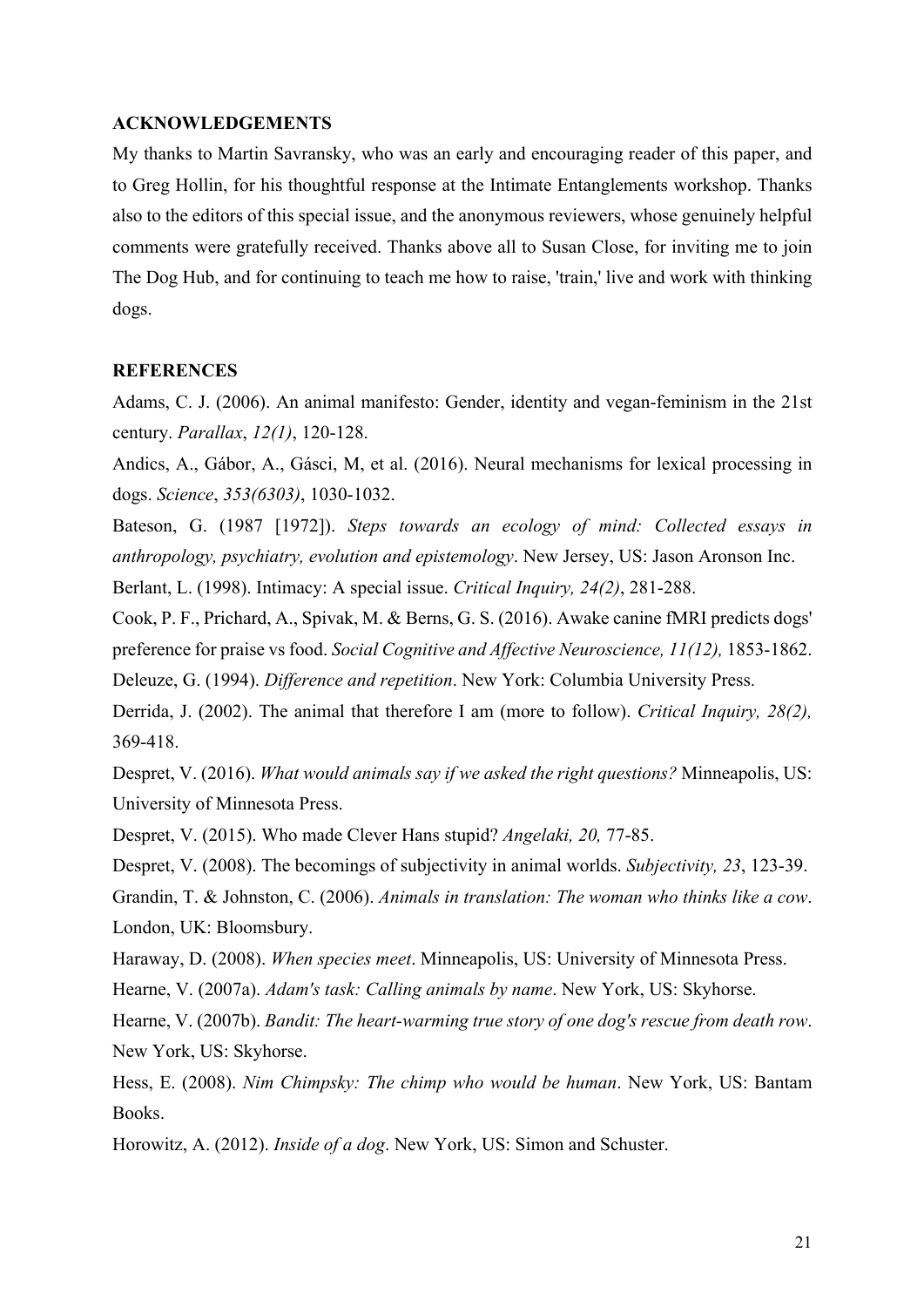Kohn, E. (2013). *How forests think: Toward an anthropology beyond the human*. Berkeley, US: University of California Press.

Motamedi Fraser, M. (2015). *Word: Beyond language, beyond image*. London, UK: Rowman and Littlefield.

Oliver, K. (2009). *Animal lessons: How they teach us to be human*. New York, US: Columbia University Press.

Patton, P. (2003). Language, power and the training of horses. In C. Wolfe (Ed.), *Zoontologies: The question of the animal* (pp.83-100). Minneapolis, US: Minnesota University Press.

Pepperberg, I. M. (2008). *Alex and me*. New York, US: HarperCollins.

Pepperberg, I. M. (1999). *The Alex studies: Cognitive and communicative abilities of parrots*. Cambridge, US: Harvard University Press.

Pilley, J. W. & Reid, A. K. (2011). Border collie comprehends object names as verbal referents. *Behavioural Processes, 86,* 184-195.

Porcher, J. & Schmitt, T. (2012). Dairy cows: workers in the shadows? *Society and Animals, 20*, 39-60.

Riskin, J. (2016). *The restless clock: A history of centuries-long argument over what makes living things tick.* London, UK: Chicago University Press.

Savranksy, M. (2016). *The adventure of relevance: An ethics of social inquiry*. London, UK: Palgrave Macmillan.

Seshadri, K. R. (2012). *Humanimal: Race, law, language*. Minneapolis, US: University of Minnesota Press.

Singer, P. (2015). *Animal liberation*. London, UK: The Bodley Head.

Skinner, B. F. (1948). 'Superstition' in the pigeon. *Journal of Experimental Psychology, 38(2),* 168-172.

Steiner, G. (2005). *Anthropocentrism and its discontents*: *The moral status of animals in the history of western philosophy*. Pittsburgh, US: University of Pittsburgh Press.

Taylor, S. (2017). *Beasts of burden: Animal and disability liberation*. New York, US: The New Press.

Tyler, T. (2006). The quiescent ass and the dumbstruck wolf. *Configurations, 14(1-2),* 9-28.

Uvnäs-Moberg, K., Handlin, L., & Petersson, M. (2015). Self-soothing behaviors with particular reference to oxytocin release induced by non-noxious sensory stimulation. *Frontiers in Psychology, 5*, 1-16.

Weil, K. (2012). *Thinking animals: Why animal studies now?* New York, US: Columbia University Press.

Wolfe, C. (2010). *What is posthumanism?* Minneapolis, US: University of Minnesota Press.